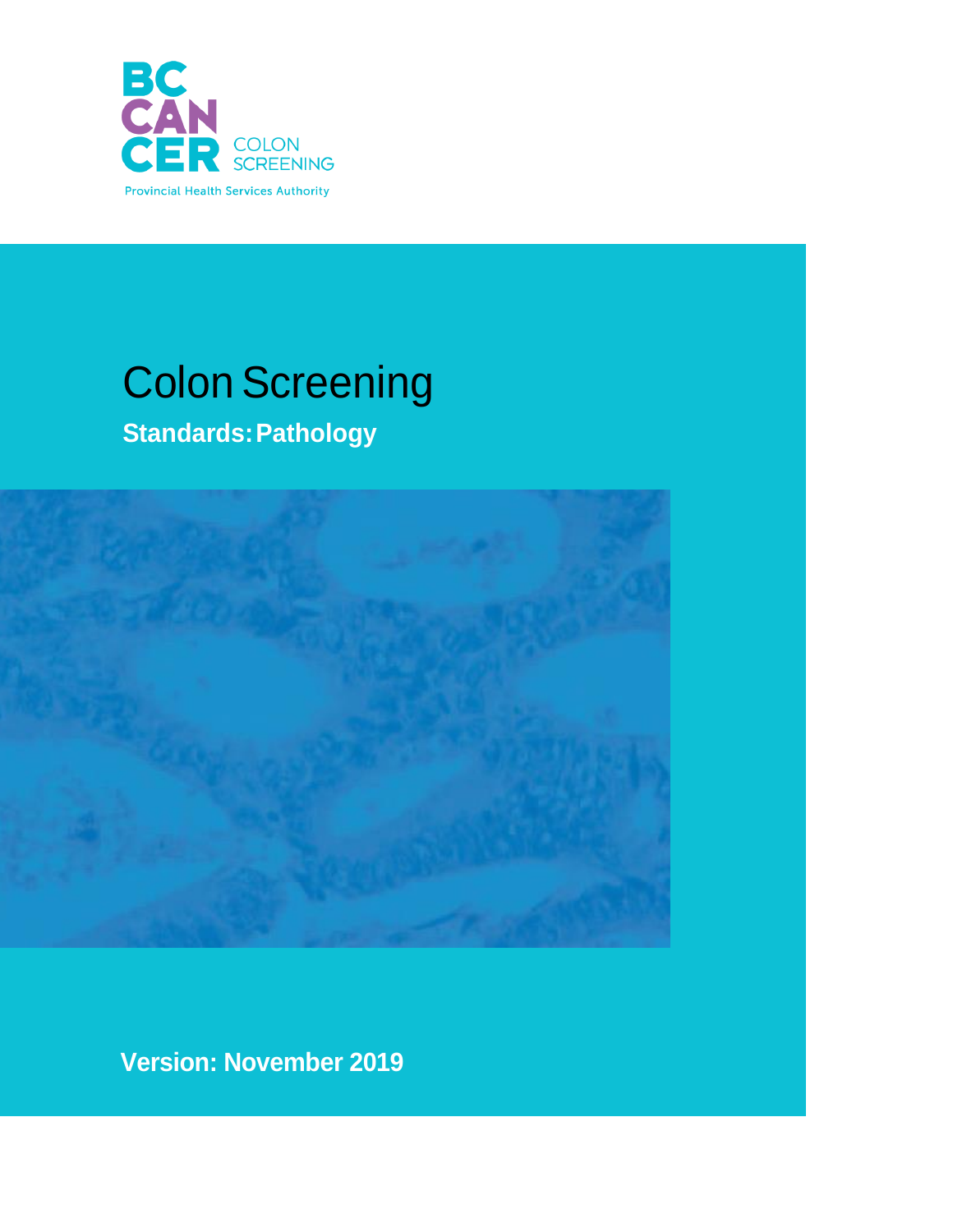Pathology Standards

### **Colon Screening Program**

……………………………………………………………………

This report was produced by the BC Cancer Colon Screening Program.

#### **Preferred citation:**

BC Cancer: Colon Screening Program Pathology Standards. BC Cancer, 2019.

#### **For more information please contact:**

Colon Screening Program 801-686 West Broadway Vancouver, BC V5Z 1G5

| Web:          | www.screeningbc.ca/colon |
|---------------|--------------------------|
| Email:        | screening@bccancer.bc.ca |
| <b>Phone:</b> | 1-877-70-COLON (26566)   |
| Fax:          | 1-604-877-6103           |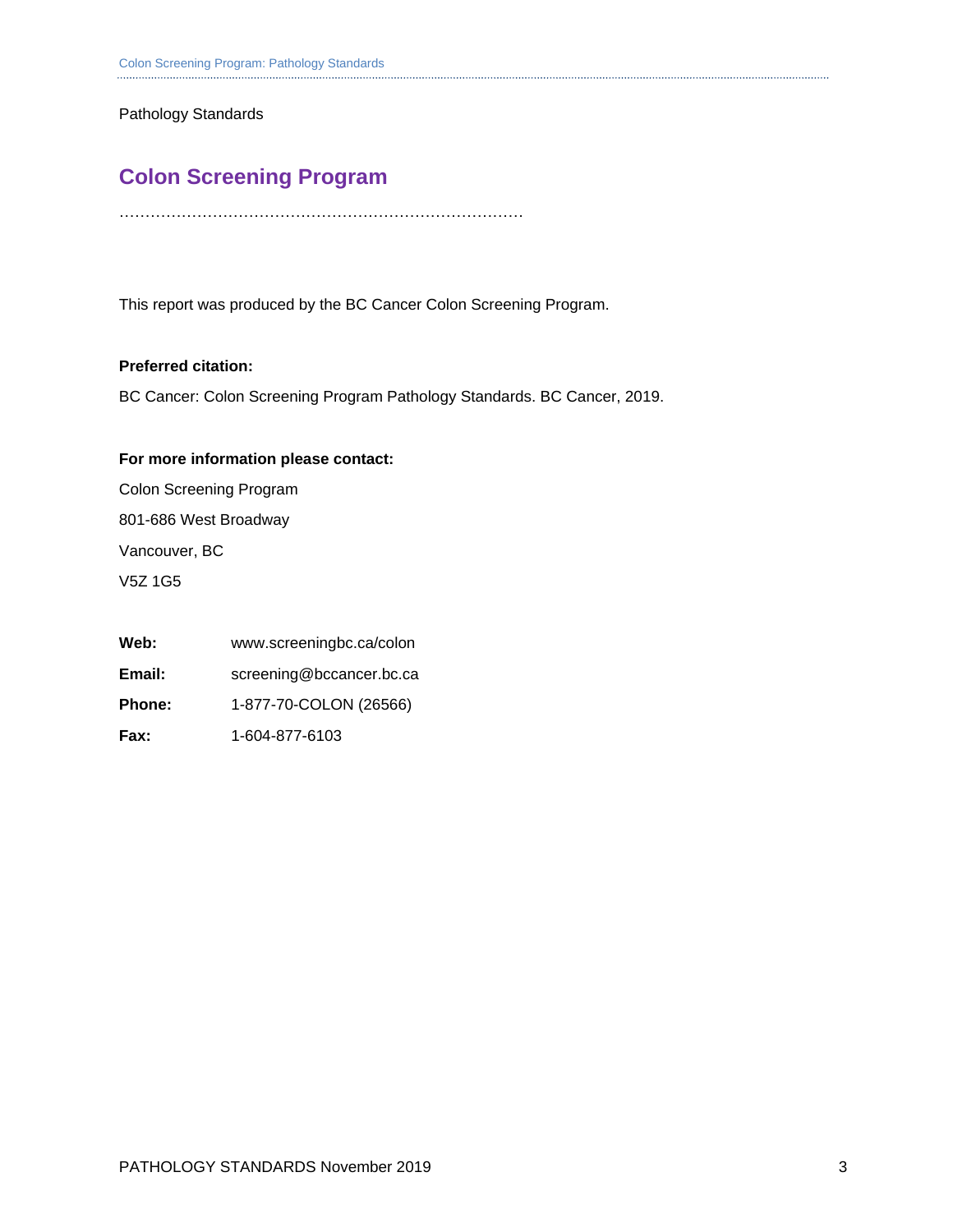### **Acknowledgements**

BC Cancer would like to thank everyone who assisted in the development and refinement of the Colon Screening Program's Pathology Standards.

Author

Dr. David Schaeffer, BC Cancer Colon Screening Program Pathology Lead

#### **Contributors**

Dr. Jerry Chen, Pathology Lead Fraser Health Authority Dr. Katherine Tsang, Pathology Lead Northern Health Authority Dr. Xiong Wei, Pathology Lead Vancouver Coastal Health Authority Dr. Cheryl Wright, Pathology Lead Island Health Dr. Bibi Naghibi Torbati, Pathology Lead Interior Health Laura Gentile, BC Cancer Agency

#### **About BC Cancer**

BC Cancer provides a comprehensive cancer control program for the people of BC in partnership with regional health authorities. This includes prevention, screening and early detection programs, research and education, and care and treatment.

BC Cancer's mandate is a three-fold mission:

- To reduce the incidence of cancer
- To reduce the mortality rate of people with cancer
- To improve the quality of life of people living with cancer

This mission drives everything we do, including providing screening, diagnosis and care, setting treatment standards, and conducting research into causes of, and cures for, cancer.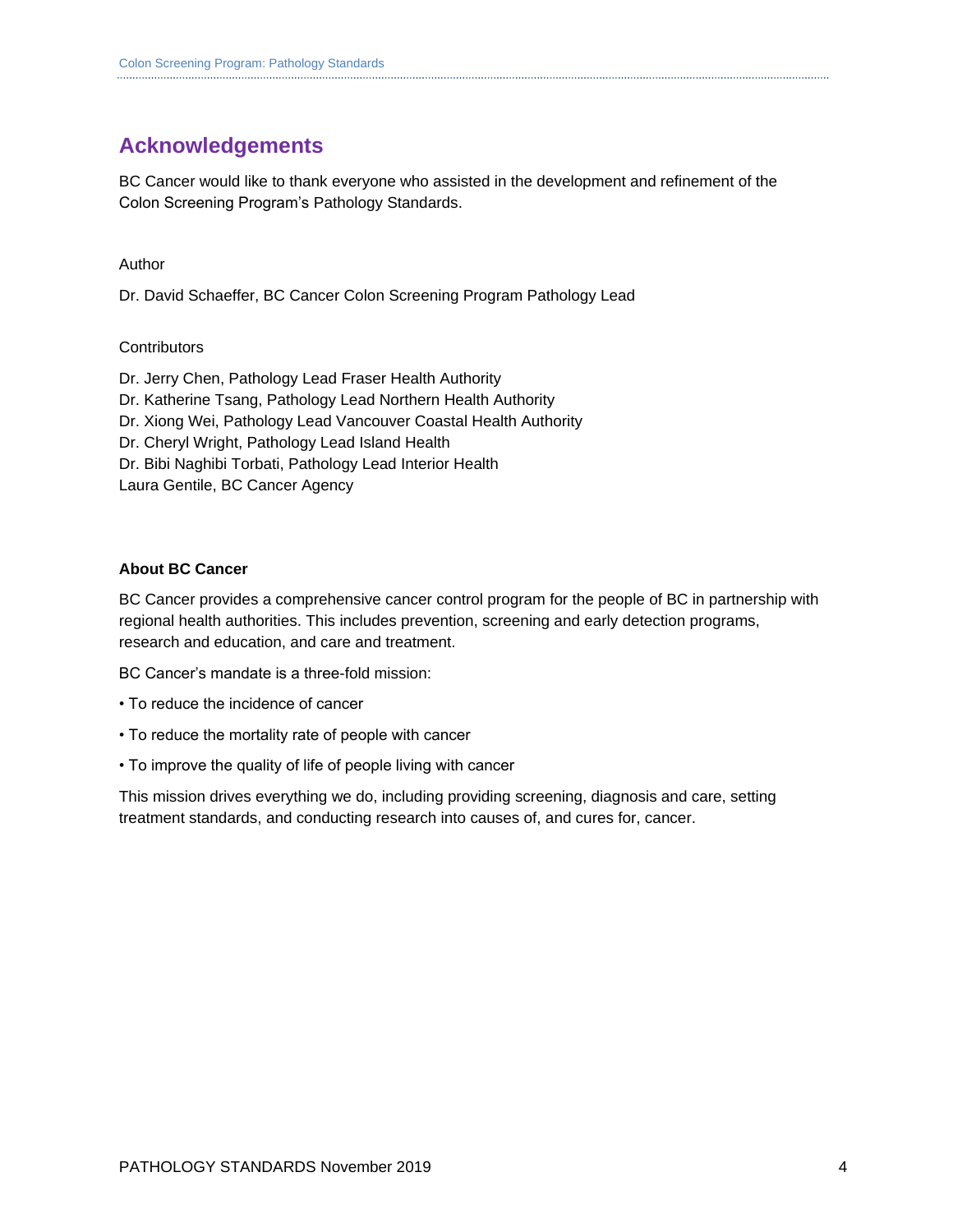### **Table of Contents**

| Introduction                               | 1.1 | Colon Screening Program                  | 6  |
|--------------------------------------------|-----|------------------------------------------|----|
|                                            | 1.2 | Purpose of the Standards                 | 6  |
|                                            | 1.3 | Sources of Information                   | 6  |
|                                            | 1.4 | <b>General Principles</b>                | 7  |
| Protocol for<br><b>Handling Specimens</b>  | 2.1 | <b>Clinical Information</b>              | 8  |
| <b>Gross Description</b><br>and Dissection | 3.0 | <b>Gross Description and Dissection</b>  | 9  |
| <b>Technical Procedures</b>                | 4.0 | <b>Technical Procedures</b>              | 10 |
| Diagnosis and                              | 5.1 | Location                                 | 11 |
| Reporting                                  | 5.2 | Specimen Type                            | 11 |
|                                            | 5.3 | Histologic Classification                | 11 |
|                                            | 5.4 | Degree of Dysplasia                      | 16 |
|                                            | 5.5 | <b>Completeness of Removal</b>           | 17 |
| <b>Required Reporting</b>                  | 6.1 | <b>Reporting of Colorectal Specimens</b> | 18 |
| for Colorectal Polyps                      | 6.2 | Carcinoma Within Polyp                   | 19 |
|                                            | 6.3 | <b>Medical Record Retention</b>          | 22 |
| Pathology Review                           | 7.1 | Based on Pathology Report                | 23 |
|                                            | 7.2 | Based on Pathology Review                | 23 |
| Appendix                                   | A   | <b>Colonoscopy Reporting Form</b>        | 24 |
|                                            | В   | Sample Pathology Report                  | 25 |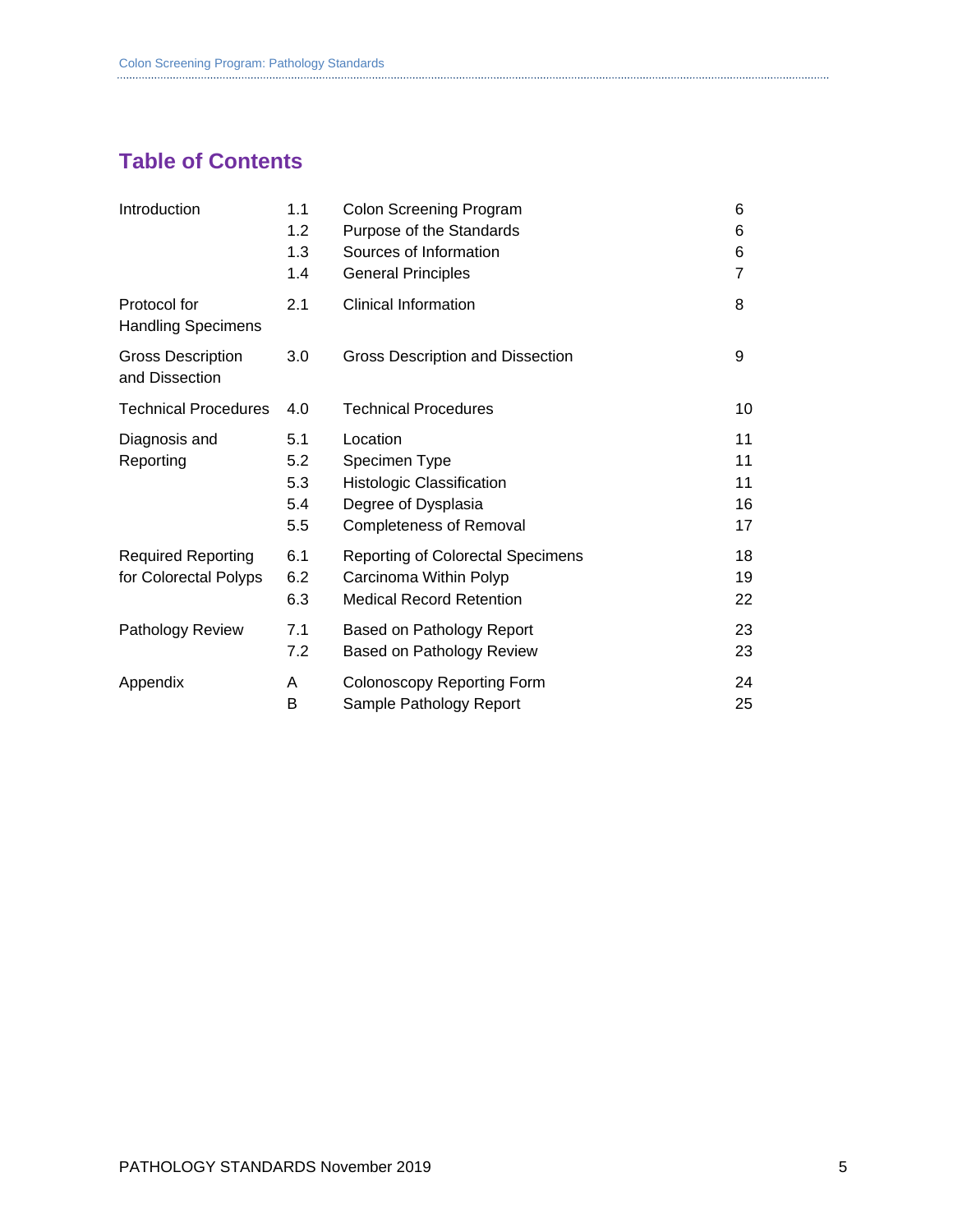### 1. Introduction

### **1.1 Colon Screening Program**

Colorectal cancer (CRC) is the third most common cancer in Canada in both women and men.

The primary goals of the Colon Screening Program are to detect and remove precancerous colorectal lesions to reduce the incidence of CRC and to detect asymptomatic CRC at an early clinical stage to decrease CRC mortality.

Pathologists who report colorectal polyps/lesions detected by colonoscopy in patients from a colon screening program provide not only the pathologic diagnosis but also key information for patient surveillance and management decisions. Standardized identification and classification of colon polyps as well as other precursor lesions of CRC is essential. Similarly, the standardized handling and reporting of colectomies for invasive cancer is equally important. By continuing a stringent provincewide uniform specimen handling and reporting protocol, information needed for a multi-site screening program will be provided. The protocols outlined below will permit information gathering and comparisons of results across Canada and internationally.

### **1.2 Purpose of the Standards**

The purpose for developing a pathology reporting guideline for colorectal screening program is to:

- Eliminate variability in diagnosis and nomenclature of colon polyps
- Include relevant information needed for patient surveillance
- Include key information for patient management if a malignant polyp is diagnosed.

### **1.3 Sources of Information**

This protocol is developed based on the current pathology literature identified from:

- Medline
- National Colorectal Screening Program Quality Determinants Workshop, Vancouver, BC, May 22-23, 2008.
- Quality Determinant Framework for Colorectal Screening in Canada, Toronto, April 2009.
- Pathological reporting of colorectal polyps. Pan-Canadian consensus guidelines. Can J Pathol 2012;4:81-90.
- WHO Classification of Tumours Editorial Board. Digestive system tumours. Lyon (France): International Agency for Research on Cancer; 2019. (WHO classification of tumours series,  $5^{\text{th}}$  ed.; vol.1).
- Canadian Cancer statistics 2019.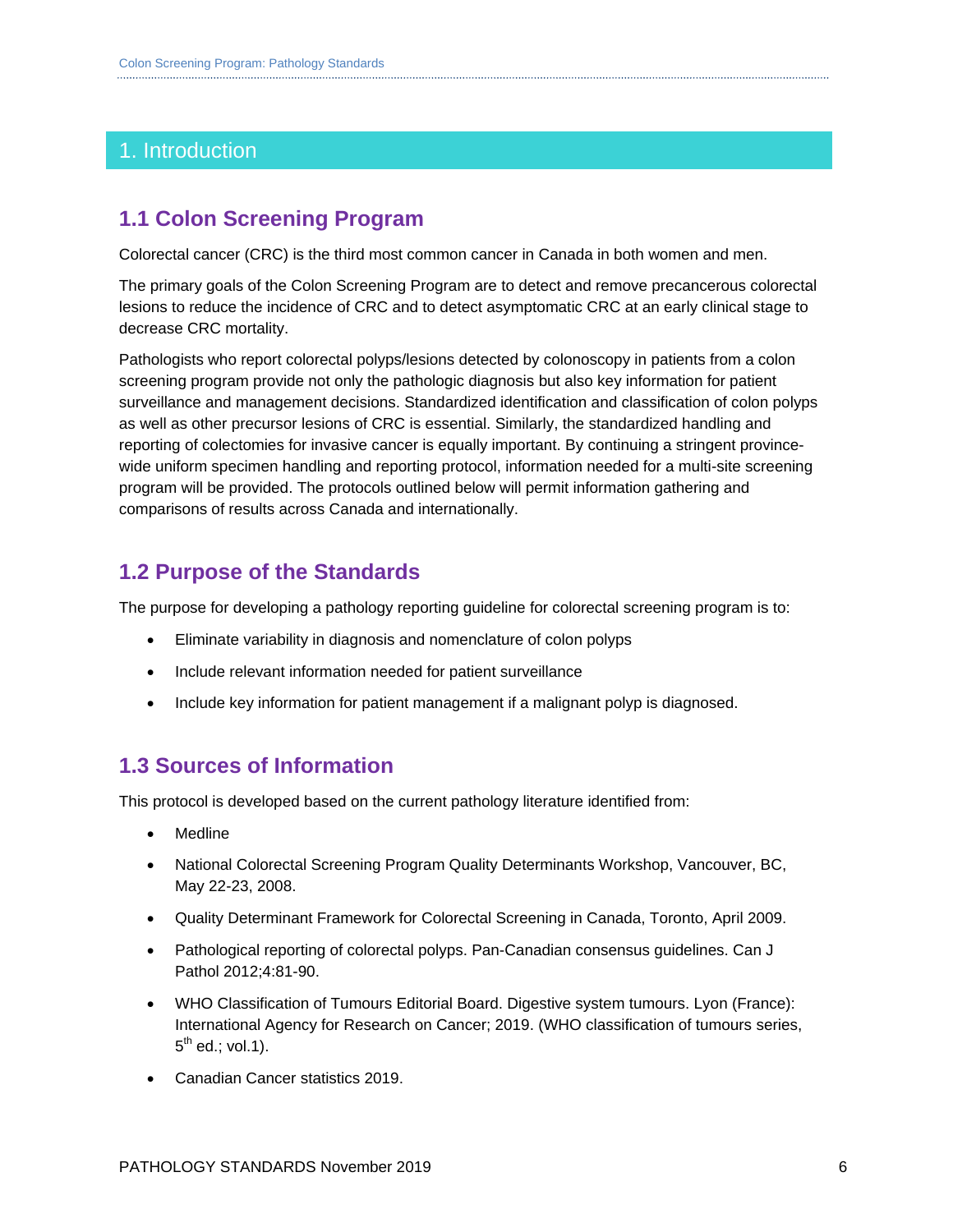### **1.4 General Principles**

Quality assurance is an essential component of a population-based screening program, and measurements of quality should be applied to all participating laboratories. Uniform provincial standards provide the opportunity to monitor system performance and patient outcomes in a way that supports comparison and learning across jurisdictions.

Consistency in reporting will help to ensure meaningful systems performance and patient outcomes monitoring, and will assist physicians in determining appropriate recall intervals for screening patients.

A centralized consultation service is available for individual pathologists to refer complex and difficult cases prior to final diagnosis.

Quality assurance is a process of education, consultation and collegiality that will optimize patient outcomes.

#### **Laboratory Standards**

All participating laboratories must be accredited by the Diagnostic accreditation program (DAP) of the College of Physician and Surgeons of BC. Laboratories must comply with reporting standards as outlined in this document.

All pathology reports originating from screening patients will be submitted to a central registry that can be assessed by an individual(s) charged with the responsibility for implementing province-wide pathology performance indicators. Selected pathology slides and reports will be made available for forwarding to individuals charged with the responsibility for implementing Pathology Performance Indicators.

#### **Participating Pathologist Standards**

It is anticipated that all pathologists participating in the Colon Screening Program will already have experience in the diagnosis of colonic neoplasms. Pathologists are expected to read these Pathology Standards and to familiarize themselves with uniform diagnostic terminology.

Annual Pathology Report cards will be distributed to allow for self-assessment and comparison to the rest of the program.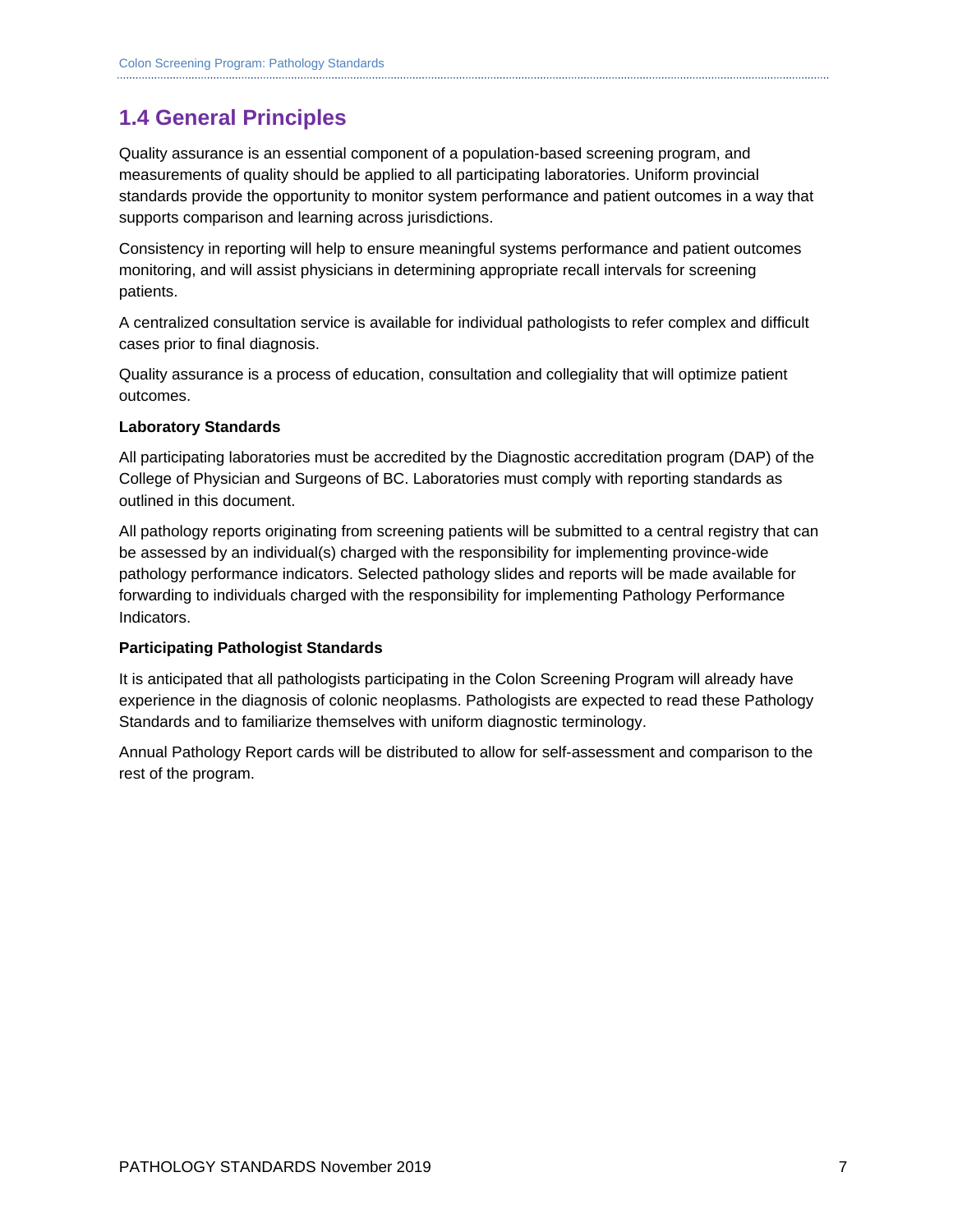### 2. Protocol for Handling Pathology Specimens

Colonoscopists will use the Colonoscopy Reporting Form (Appendix A) when documenting the colonoscopy procedure. The Colonoscopy Reporting Form functions as the pathology requisition form. This will provide detailed information to the pathologist regarding each specimen that was removed: size, location, method of removal and whether the specimen was retrieved. The Colonoscopy Reporting Form will also identify patients who are participating in the program to ensure the following pathology reporting is completed for program participants.

The full protocol for handling specimens is outlined in Appendix B.

### **2.1 Clinical Information**

Patient identification required is similar to all other pathology specimen. This must include the patient's full name, sex, date of birth, personal health number (PHN), name of submitting physician and name of family physician.

In addition, other relevant information must include the location within the colon and the size of the polyp. A clinical note describing the clinical impression of the completeness of removal is desirable. A colonoscopy reporting form which includes this information can be copied and used as a pathology requisition. It is not necessary to fill out a separate, designated, pathology requisition.

Multiple polyps should not be placed in a single container. They must be submitted separately and identified as to site. The container should contain adequate (ideally, 10 times the volume of the specimen) 10% formalin to ensure appropriate fixation. Each container should have an outside label containing patient name, date of birth and location of the lesion. Once the specimen is placed in formalin, there is no need to transmit it to the laboratory in an urgent fashion. Nevertheless, reducing the time a specimen is in transit will speed up the delivery of the pathology report. Refrigeration is not required and specimens should not be frozen.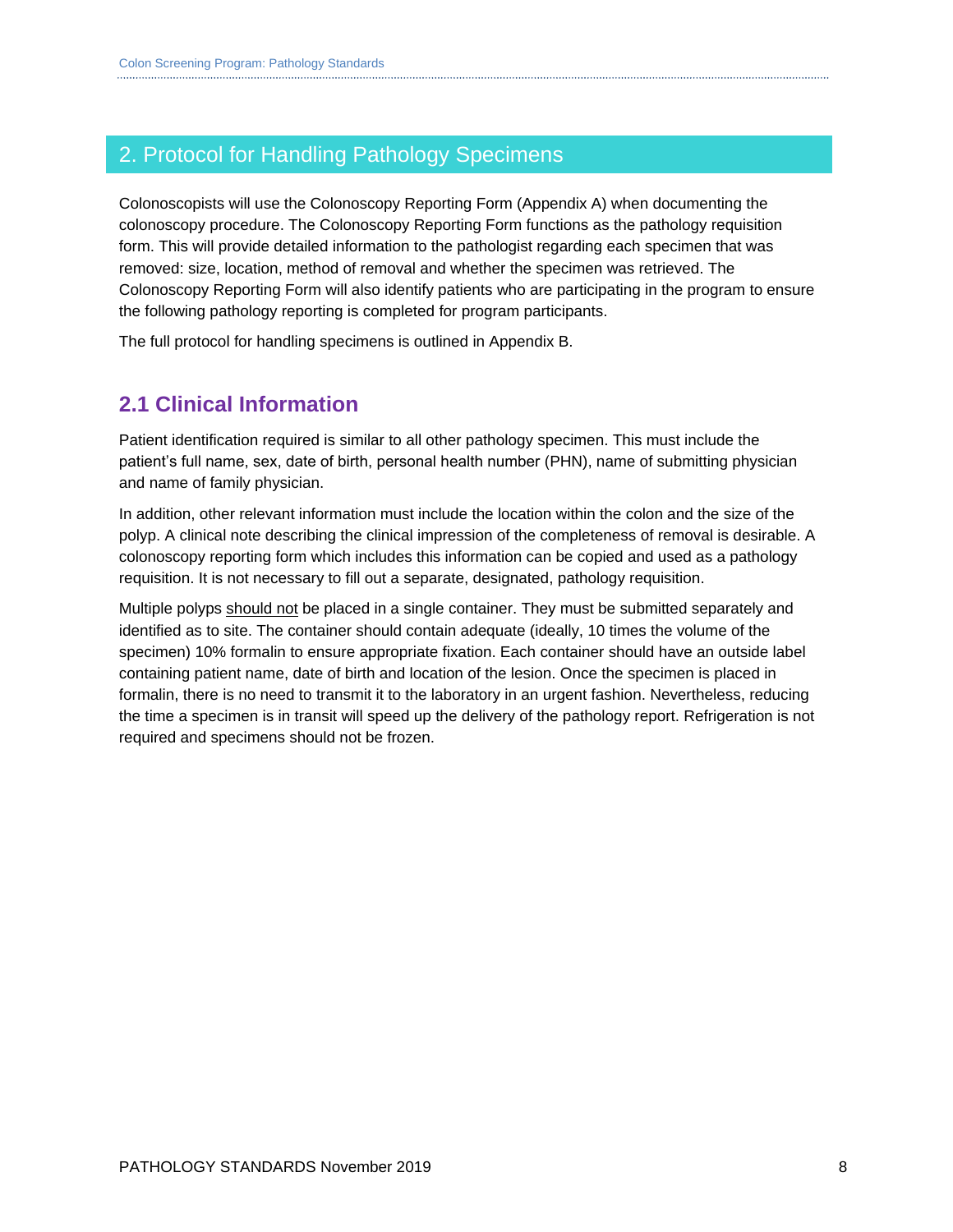### 3. Gross Description and Dissection

The specimen should be examined and dissected by a pathologist or a suitably qualified delegate. An anatomical pathology technologist with training and experience in processing pathology specimens is qualified to process the biopsy or polyp specimen. Processing of large polyps or complex resection specimens may be done by a pathologist, pathology resident or pathologists' assistant.

In addition to recording any clinical information, the number, size and gross appearance of the biopsies or polyps should be described. It is of particular importance to note the configuration of a polyp (polypoid or villous) and the presence of a stalk (measure its length and diameter). If the polyp is small or consists of small fragments (< 3-5 mm), it can be submitted in toto without further dissection. If the polyp is larger than 5 mm and smaller than 10 mm, it can be bisected perpendicular to the biopsy margin or base of stalk. Polyps that are larger than or equal to 10 mm and have a stalk should be cut longitudinally in 3 mm sections leaving the central section containing an intact stalk. Before dissection of any polyp, the biopsy margin at the base of the stalk should be inked. The whole of a small polyp or each section of a larger polyp should be placed separately in a unique cassette for embedding.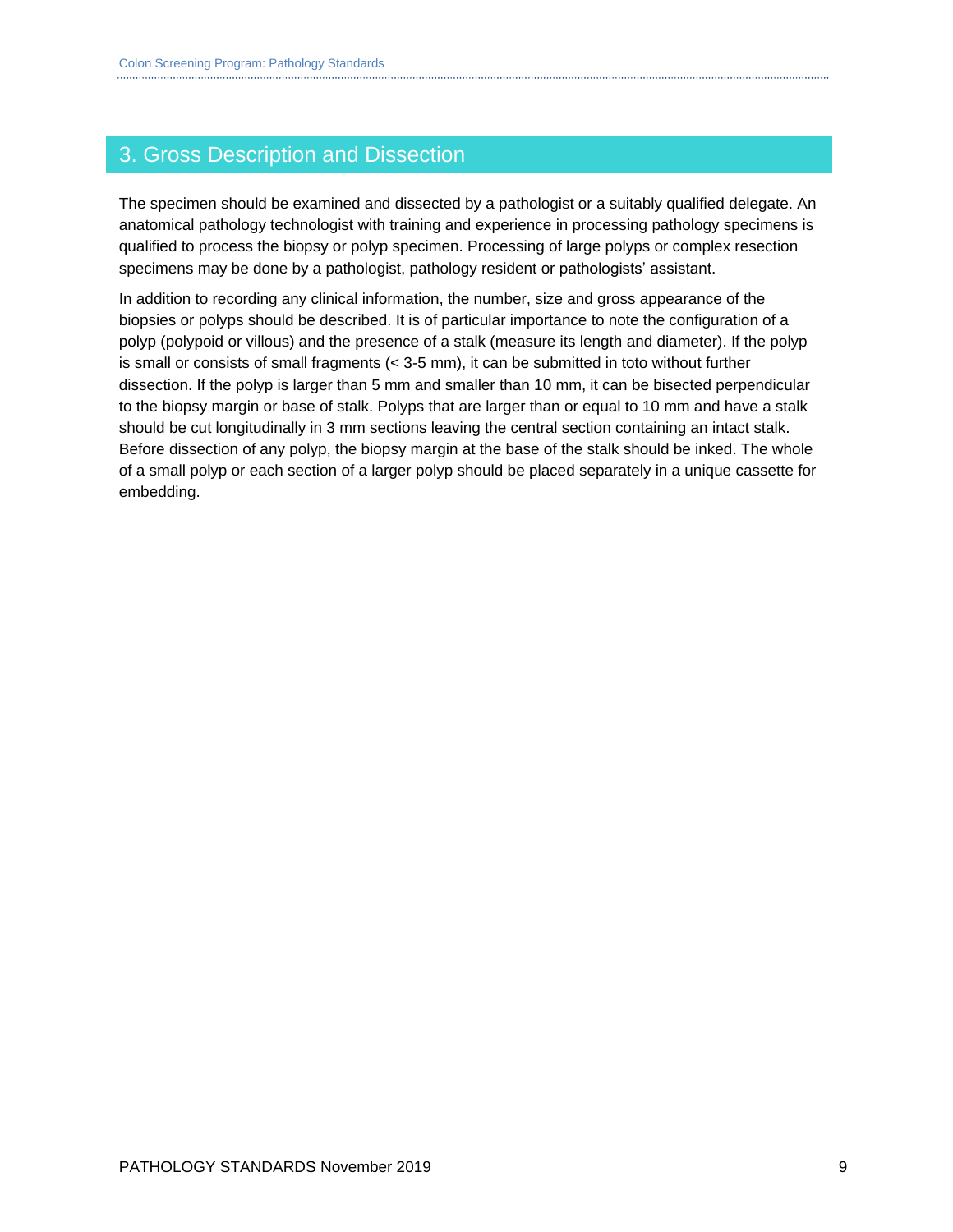### 4. Technical Procedures

Following description and dissection, the specimen should be processed, embedded and sectioned in the usual manner. Sections that are 6 microns or less in thickness are suggested. A minimum of two levels should be obtained with the deepest level approximating to the mid portion of the tissue block. Note that serial sections from the superficial surface of the block are not considered to be equivalent to levels. Obviously, polyps that present diagnostic difficulty may require deeper or serial sections. All polypectomy specimens showing no abnormality on the initial levels should get deeper levels if the findings would be clinically relevant. Routine hematoxylin and eosin staining procedures that are used in the laboratory will suffice.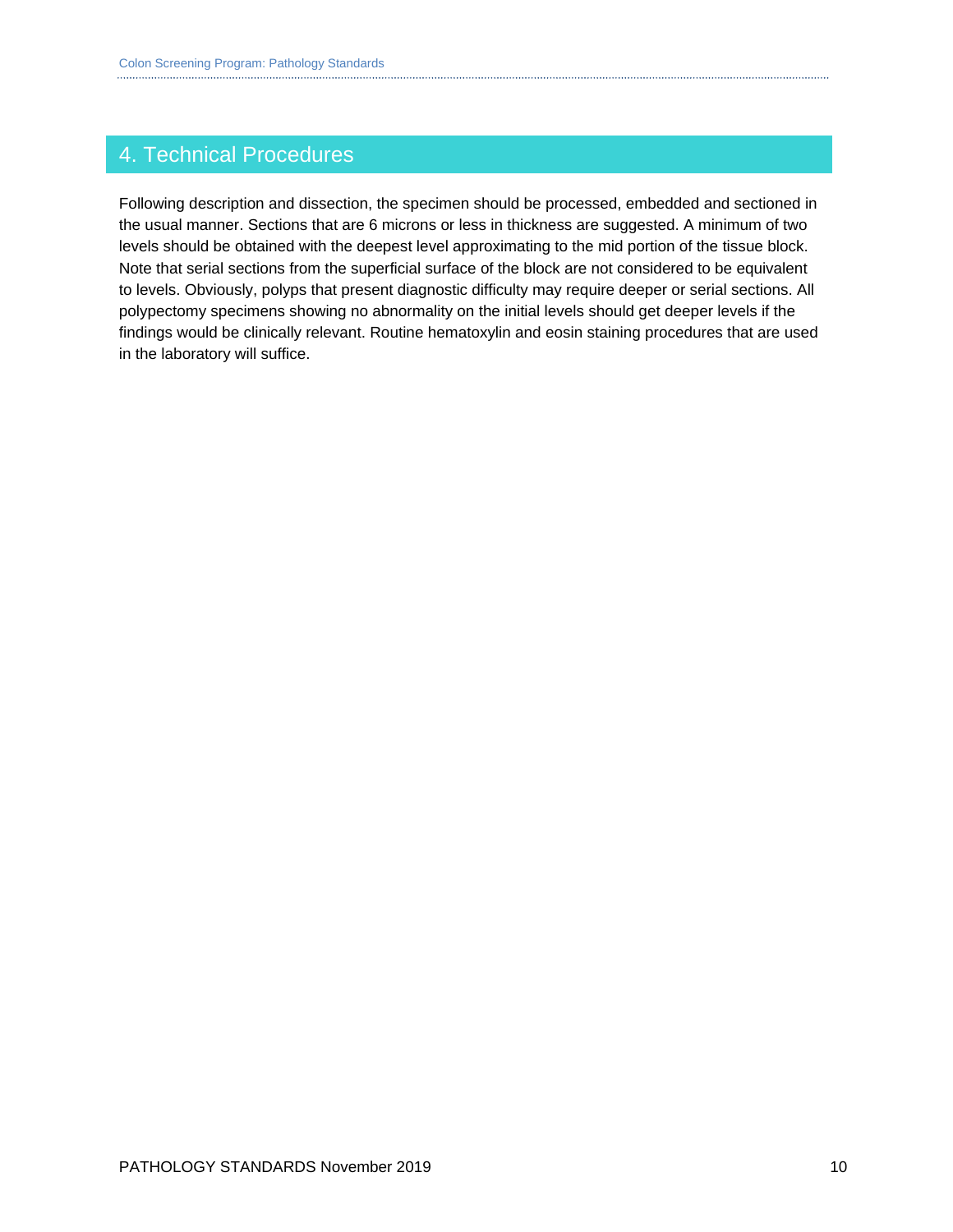### 5. Diagnosis and Reporting

The format of the report should be completed in a consistent way, using standardized terminology. Examples of standardized reports are available in Appendix C. The report should include, in order, the following five key diagnostic features:

- Location
- Type of specimen (polypectomy or biopsies)
- Histologic classification (see descriptions in Section 5.2)
- Degree of dysplasia (when any adenoma or sessile serrated lesion is diagnosed)
- Completeness of removal (when appropriate)

Using standardized terminology does not preclude the pathologist from adding any other type of description in the free text. Rarely, added free text is desirable to clarify or expand on the standardized terminology that is required for the histologic classification.

### **5.1 Location**

This information will have to be obtained from the requisition provided by the referring physician. The following sites within the colon may be identified: cecum, ascending colon, transverse colon, descending colon, sigmoid colon and rectum.

### **5.2 Specimen Type**

Specimens are either biopsies or polypectomies as reported by the colonoscopist.

An adenoma measuring 10 mm or larger is considered an "advanced adenoma". Patients with these lesions need more frequent clinical follow up and 3 year surveillance. Since microscopic size measurements often differ following formalin fixation size measurement for the purpose of recall of patients is at the digression of the attending endoscopist.

### **5.3 Histologic Classification**

The histologic classification must be selected from one of the possible diagnoses provided in the list below. If the polyp type does not appear on this list, the specimen must be classified as "other". Further explanation about the histologic classification and explanation of the "other" diagnosis can be described in the free text comment section of the report.

Colonoscopists may occasionally submit polyps that histologically consist of entirely normal large bowel mucosa. These biopsies should be diagnosed as "normal mucosa" although a comment may be added to the free text portion of the report indicating that they may represent a prominent mucosal fold.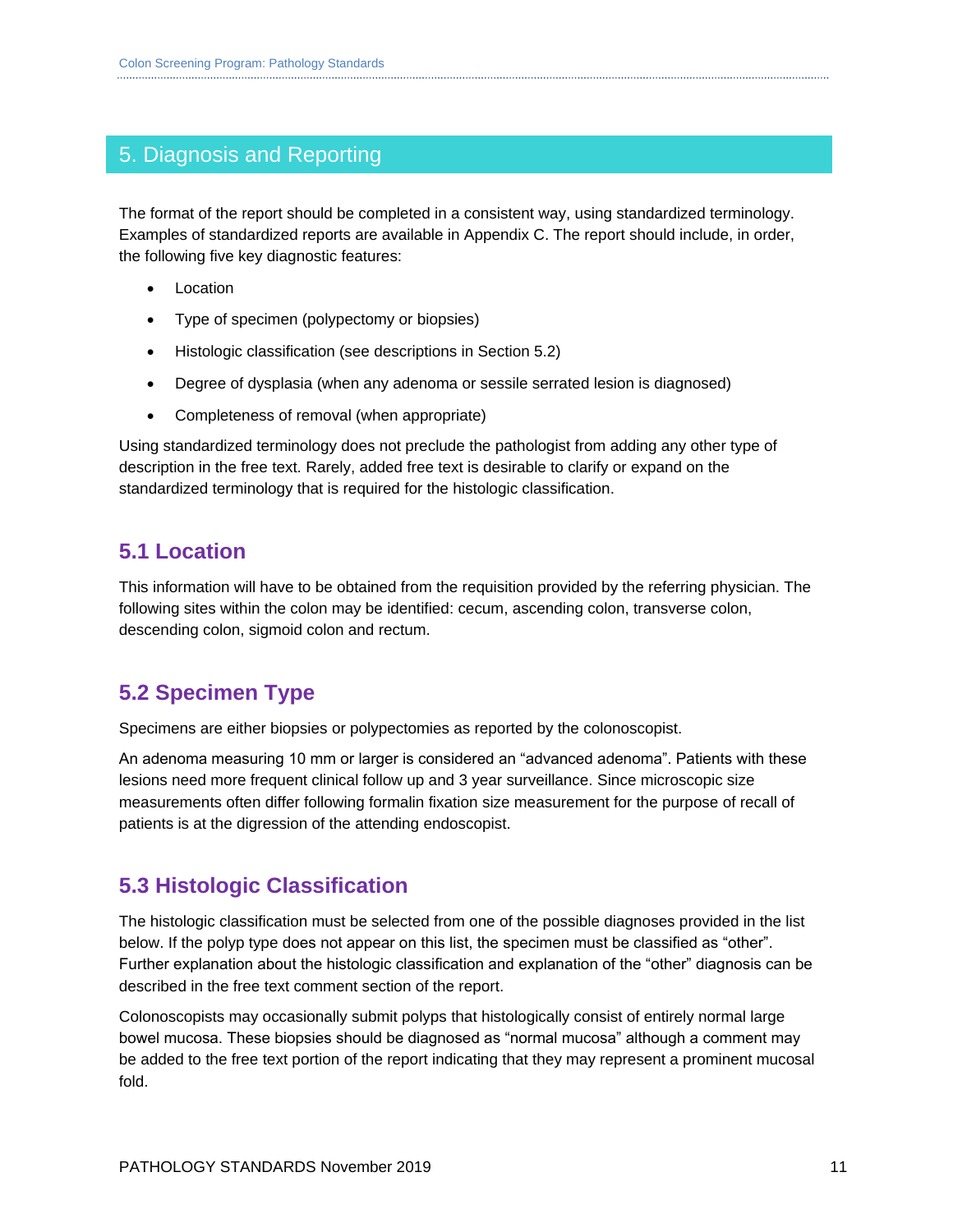From time to time, polyps will be encountered where the diagnosis is problematic. These may be submitted to a reference centre(s) for consultation.

#### **A. Adenoma**

- Tubular adenoma (can contain up to 25% of villous component)
- Tubulovillous adenoma (contains 25-75% villous component)
- Villous adenoma (contains > 75 % villous component)
- Flat adenoma (variant of tubular adenoma)
- Sessile serrated lesion
- Traditional serrated adenoma
- Mixed hyperplastic-adenomatous polyps
- Adenoma with misplaced epithelium/torsion effect

#### **B. Other benign polyps**

- Hyperplastic polyp
- Juvenile polyp
- Peutz-Jeghers polyp
- Polypoid mucosal prolapse
- Inflammatory polyp
- Lymphoid polyp
- Mesenchymal polyp (includes lipoma, leiomyoma etc.)
- Other polyps

#### **C. Malignant and potentially malignant polyps**

- Carcinoma within polyp ("malignant polyp")
- Invasive carcinoma
- Neuroendocrine tumour

#### **Hyperplastic Polyps**

Hyperplastic polyps are typically small and measure less than 5 mm in diameter. They are most common in the distal colon. The colonic crypts are elongated and contain reduced numbers of goblet cells with excess columnar absorptive cells. A variable degree of proliferation may be seen at the crypt base, but the cells are regular with no cytologic dysplasia. The superficial portion of the crypts shows a serrated appearance. The architecture at the base of the crypts is U-shaped.

Polyps that superficially resemble hyperplastic polyps but are greater than 5 mm in diameter and present in the proximal colon may be sessile serrated lesion (SSL) (see Section 2.2.9 below).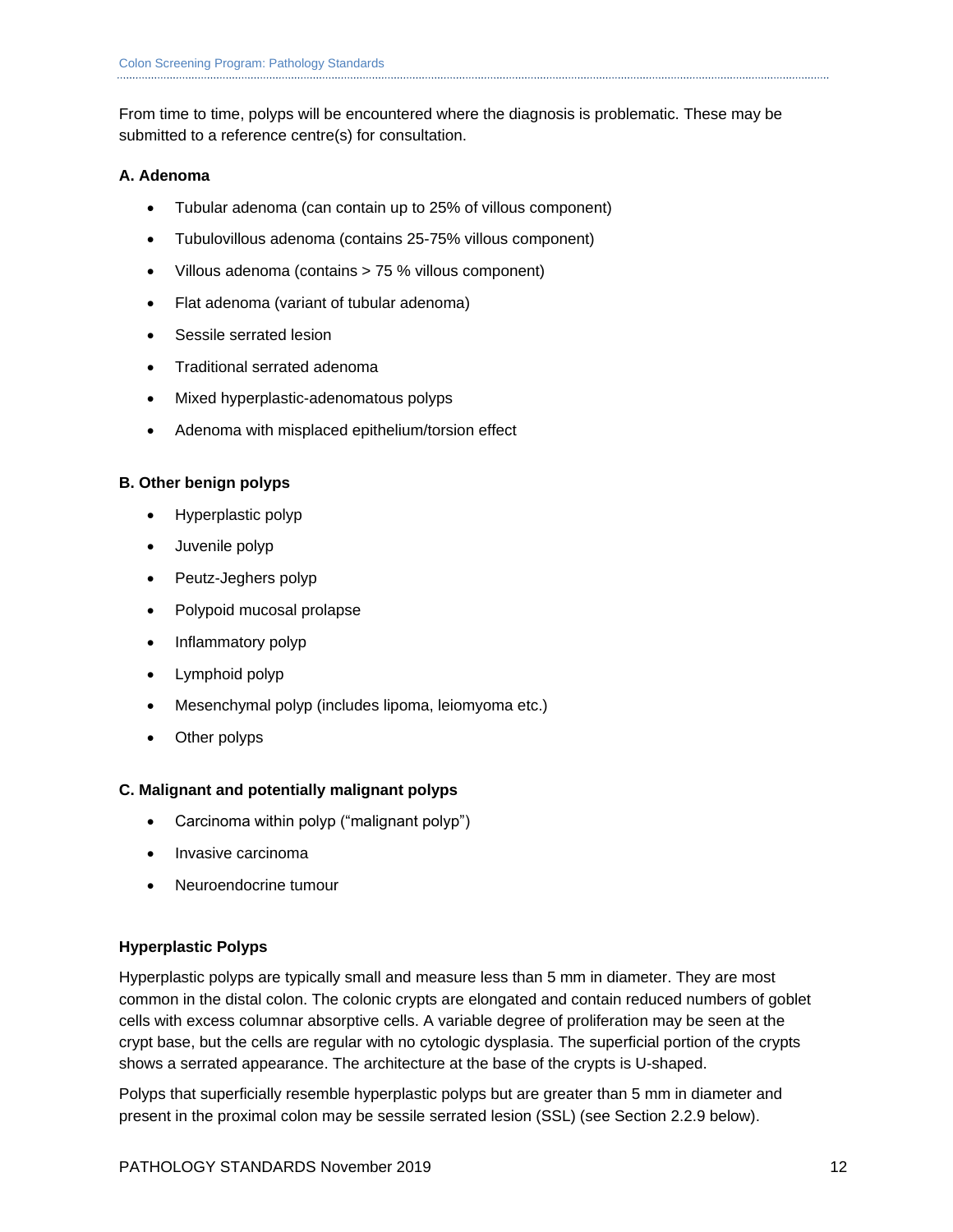The Colon Screening Program does not require that hyperplastic polyps be subtyped into microvesicular, goblet cell rich or mucin poor subtypes. However, this information may be added to the free text portion of the report.

#### **High Risk Polyps**

High risk polyps or advanced adenomata are polyps with: a) villous features, b) high grade dysplasia, c) size  $\geq$  10mm as measured by the colonoscopist at the time of excision, e) sessile serrated lesions ≥10mm in diameter, e) sessile serrated lesions with cytologic dysplasia, and f) traditional serrated adenoma. Patients with three or more low risk adenomas/sessile serrated lesions are also considered as "high risk."

High risk polyps require surveillance colonoscopy at a shorter interval.

#### **Adenoma**

By definition all colonic adenomas (with the exception of sessile serrated lesions) consist of dysplastic epithelium and are classified as benign neoplasms. Depending on the extent of the villous component, an adenoma may fall into one of three subtypes: tubular, villous or tubulovillous.

A villous component of less than 25% is acceptable within in tubular adenomas. Exactly what constitutes a villus is difficult to define. Three forms are recognized: classical villi, palmate villi and foreshortened villi.

- Classical villi are composed of slender up-growths of epithelium on a thin non-branching stromal core. Typically they have parallel sides. When sampled as a complete longitudinal section their base extends down to the muscularis mucosae. The tip may be pointed or bulbous.
- Palmate villi resemble the morphology of a palm tree. They are composed of broader branching leaf-like structures. Tubular glands may be present at the base and even within the stromal core.
- Foreshortened villi are slender non-branching extensions that protrude from the surface of an otherwise typical tubular adenoma.

Flat or depressed adenomas are rare. As the name suggests, they are not really polypoid in configuration but are disc-shaped. They are typically about 10mm in diameter. Histologically, they are a tubular adenoma variant (Soetikno R, Friedland S, Caltenbach T, et al. Gastroenterology 2006;130:566-576). Correctly identifying flat adenomata is desirable but not critical for screening patients as this does not influence patient follow up protocols. Small adenomas containing only a few dysplastic crypts or fragmented small adenoma are sometimes difficult to classify into one of the three morphologic subtypes.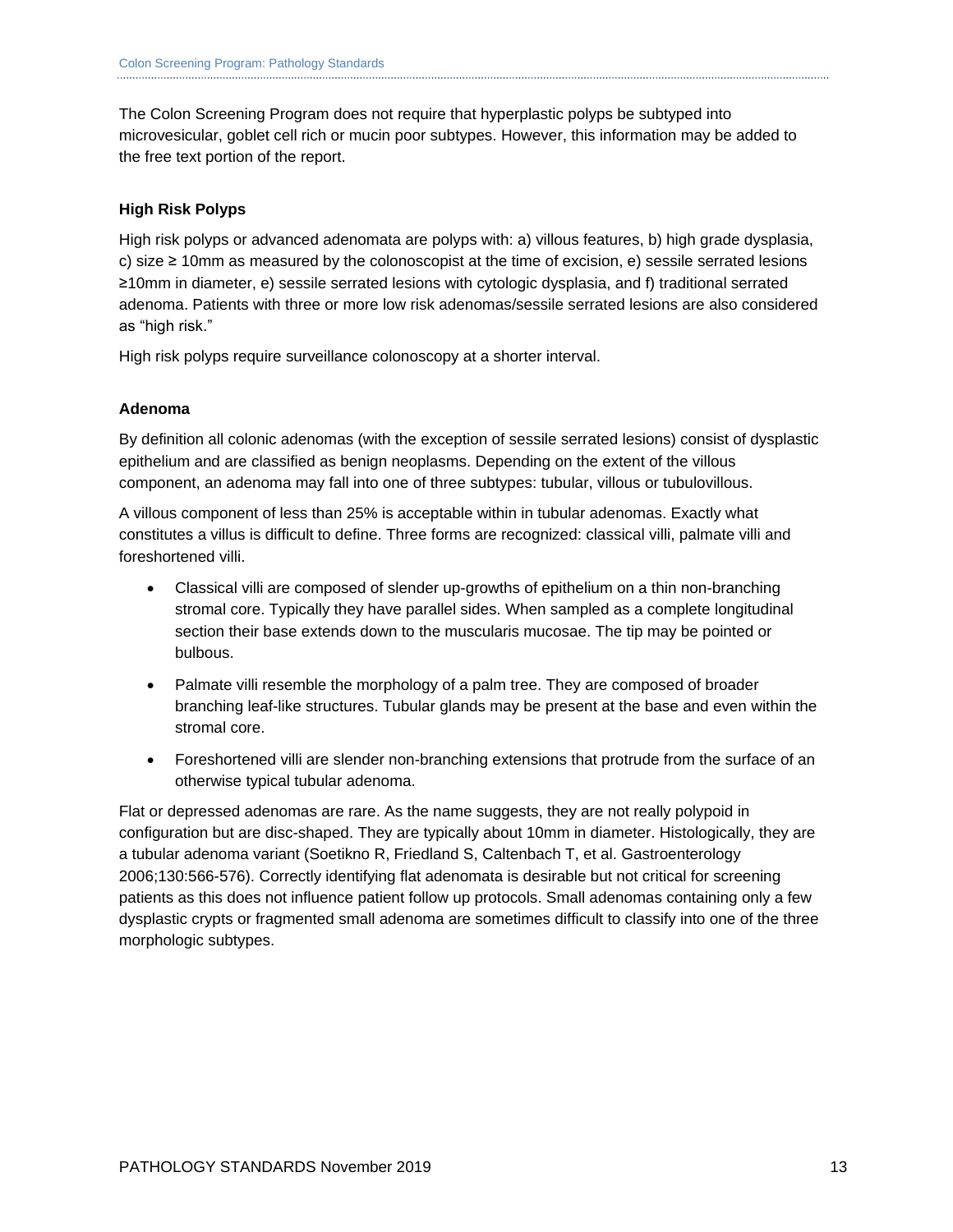In the past, some pathologists have classified these as "adenomatous polyp". For the purpose of Colon Screening Program data management, it is necessary to classify these "adenomatous polyps" into one of the three adenoma subtypes. If the dysplastic focus just consists of tubules, it should be diagnosed as tubular adenoma. If the dysplastic epithelium contains villous component greater than 25%, then it should be classified as tubulovillous adenoma. Adenomas with villous features are considered high risk and have a shorter (3 year) surveillance interval.

#### **Adenoma with Misplaced Epithelium**

Epithelial misplacement, previously termed 'pseudoinvasion', is relatively common in larger adenoma particularly those that have a long stalk and those present in the sigmoid colon. Misplacement is usually considered to be secondary to polyp torsion and ulceration with re-growth of epithelium below the level of the muscularis mucosae. On occasion this may be confused with early invasive adenocarcinoma. The terminology of 'pseudoinvasion' should be avoided given the possibility of confusion with 'invasion'.

Histologic features that may help in distinguishing misplaced epithelium from carcinoma include:

- the presence of lamina propria surrounding the misplaced crypts,
- a degree of dysplasia in the misplaced crypts that is similar to the dysplasia in adjacent nondisplaced crypts,
- hemosiderin in the polyp stroma,
- mucin pools in the stroma that may be associated with surviving attenuated epithelial elements.

In cases of diagnostic difficulty, the slides may be referred to a reference centre for consultation.

#### **Traditional Serrated Adenoma (TSA)**

Traditional serrated adenomas are polyps with a serrated architecture but with crypts lined by cells with dysplastic nuclei. They are therefore an adenoma variant, not a hyperplastic polyp variant. Generally this type of polyp demonstrates only low-grade dysplasia. Nevertheless, the degree of dysplasia present should be recorded. Previously, these polyps had several other names: serrated adenoma; sessile serrated adenoma with dysplasia and tubular adenoma with overt serrated features. The terminology "traditional serrated adenoma" is now preferred.

#### **Sessile Serrated Lesion (SSL)**

Up to 30% of all colorectal carcinomas arise via the serrated neoplasia pathway and both TSA and SSL are known precursor lesions. There is now strong evidence that microvesicular hyperplastic polyps (MVHP) give rise to SSL, but there remains no necessity within the Colon Screening Program to subtype hyperplastic polyps as of now. The progression from SSL to serrated colonic neoplasia usually follows the development of epithelial dysplasia.

The distinction of SSL from HP is challenging at times. Superficially, they resemble hyperplastic polyps but may be distinguished from them by their architectural abnormalities. These consist of irregular crypts, dilated crypts and serrated crypts present in the bottom half of the mucosa. The proliferative zone at the base of the crypts may extend half way up the crypt length (normally the proliferative zone is one third or less of the crypt length). Crypt irregularity often consists of a lateral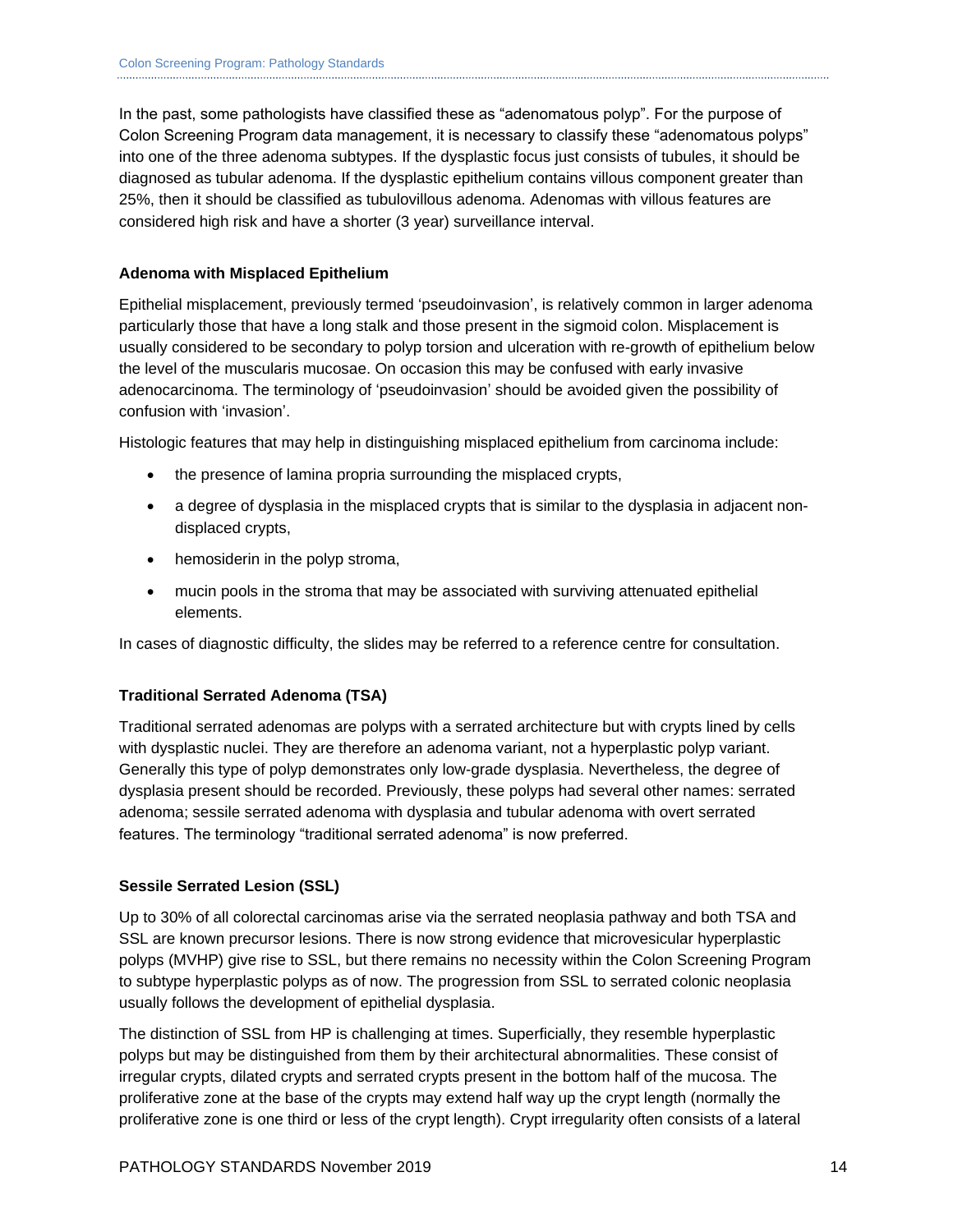proliferation of the crypts along the muscularis mucosae (boot-shaped crypts). These appearances should be contrasted with the smoothly rounded, non-dilated tubular crypt base that characterizes hyperplastic polyps. The superficial portion of the crypts in SSLs and hyperplastic polyps are similar morphologically. As per recent studies, and as summarized in the  $5<sup>th</sup>$  edition of the WHO for Digestive Disease Tumours, the presence of ≥ 1 unequivocal architecturally distorted serrated crypt is sufficient for the diagnosis of SSL. Clinical features such as large size (≥10 mm) and right-sided location within the colon are more commonly seen in SSLs but, importantly, these features are not by themselves diagnostic, especially as the endoscopic size may be difficult to ascertain given the problems with delineating these lesions.

Dysplasia in SSLs show cytological changes resembling conventional dysplasia in adenomas and is usually sharply demarcated from the non-dysplastic area. Stratification into low-grade *vs* high-grade should not be done given the lack of reproducibility. Sessile serrated lesions with dysplasia (SSLD) are considered high risk and have a shorter (3 year) surveillance interval than a SSL with no dysplasia (5 year surveillance interval).

#### **Mixed Hyperplastic Polyp/Adenoma**

These polyps are regarded as being entirely separate but physically adjacent lesions that have grown together. They represent an intermingling of polyp types. The components of mixed polyps should be separately identified and reported in the free text portion of the report. Be careful: do not confuse a mixed polyp with a SSLD. The follow-up of patients with this type of polyp will depend on the microscopic features of the adenomatous component.

#### **Neuroendocrine Tumours**

Many of these tumours were previously called carcinoid tumours. The term "carcinoid tumour" is now replaced by "low-grade/well-differentiated neuroendocrine tumour". The majority of these neoplasms will be present in the rectum. High-grade neuroendocrine carcinomas are rare in the colon. They can be subdivided into large cell and small cell types. TNM staging of neuroendocrine tumours is available and should be quoted in pathology reports (TNM Classification of Malignant Tumours, 8th Edition 2018).

#### **Hamartomas**

Most hamartomatous bowel polyps are either Peutz-Jeghers polyps or juvenile polyps (retention polyp). If a Peutz-Jeghers polyp is diagnosed, then a clinical search for other features of the syndrome should be undertaken. It may also be advisable to test the patient for the germ-line mutations that typically characterize this condition. The majority of juvenile polyps are isolated and sporadic. Only rarely is juvenile polyposis present.

#### **Inflammatory Polyps**

There are a wide variety of types of inflammatory polyps. These range from "(pseudo)polyps" found in inflammatory bowel disease to isolated granulation tissue polyps complicating diverticular disease. Sub-classification of these polyps is not required by the Colon Screening Program. Nevertheless subclassification should be described in the comment section of the report when it is of clinical relevance.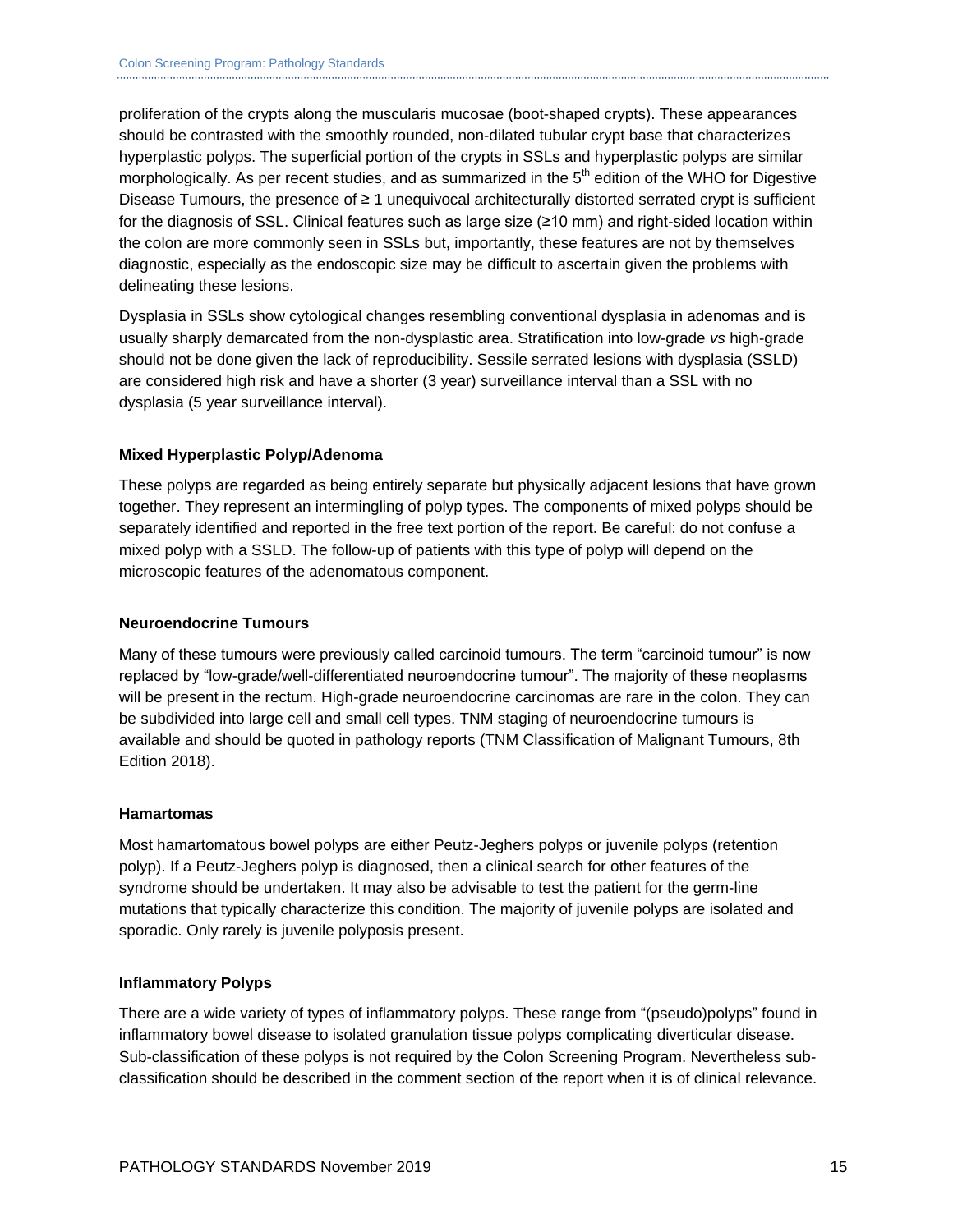#### **Mesenchymal Polyps**

A wide range of other types of mesenchymal polyp may be encountered. These include lipomas, leiomyomas, ganglioneuromas, gastrointestinal stromal tumour and vascular lesions. The diagnosis of one of these polyps does not generally trigger ongoing patient screening.

#### **Others**

There are many other types of colonic polyp although most of these are rare. The usual diagnostic criteria will apply.

#### **Adenoma Containing an Invasive Carcinoma ('malignant polyp')**

In order for carcinoma to be present within an adenoma, there must be definite evidence of a carcinoma invading into the submucosa. Carcinoma-like glands involving only the epithelium and lamina propria are referred to as high-grade dysplasia, rather than intramucosal carcinoma. As far as colonic polyps are concerned, the terms "carcinoma in situ" and "intramucosal carcinoma" should not be used as they are clinically misleading and may lead to inappropriate surgical over-treatment. Malignant polyps are often removed during colonoscopy without their malignant nature being apparent. Detailed reporting guidelines for this type of polyp are presented in Section 6.2. These are based on five criteria: the depth of invasion (polyp head or stalk), proximity to the resection margin (distance measured in millimeters), presence or absence of lympho-vascular invasion, histologic grade of the carcinoma and presence or absence of high grade tumour budding.

#### **Suspicious for Carcinoma**

For cases where high-grade dysplasia is present but unequivocal identification of submucosal invasion is lacking, report the diagnosis as an adenoma with high-grade dysplasia. Further description outlining the suspicion of carcinoma can be described in the free text component of the report.

### **5.4 Degree of Dysplasia**

Adenoma may be either low-grade or high-grade. Adenoma with intermediate grades of dysplasia (moderate dysplasia) are now included in the low-grade category. The reason for this is that their clinical behavior and prognostic significance are similar to adenoma with low-grade dysplasia. Therefore, the majority of adenomas detected will have low-grade dysplasia. High-grade dysplasia should only be diagnosed in adenomas that display both high-grade cytologic atypia **and** high-grade structural complexity. These high-grade changes must involve more than two crypts.

High-grade cytologic dysplasia is characterized by marked elongation and enlargement of nuclei extending to involve more than 65% of the cell cytoplasm, loss of polarity and nuclear stratification, a dispersed chromatin pattern with prominent nucleoli, atypical mitoses and prominent apoptosis that gives the epithelium a "dirty" appearance.

High-grade architectural dysplasia is characterized by complex crypt crowding and irregularity, prominent budding, a cribriform appearance with "back to back" tubules (no lamina propria between crypts) and intraluminal tufting.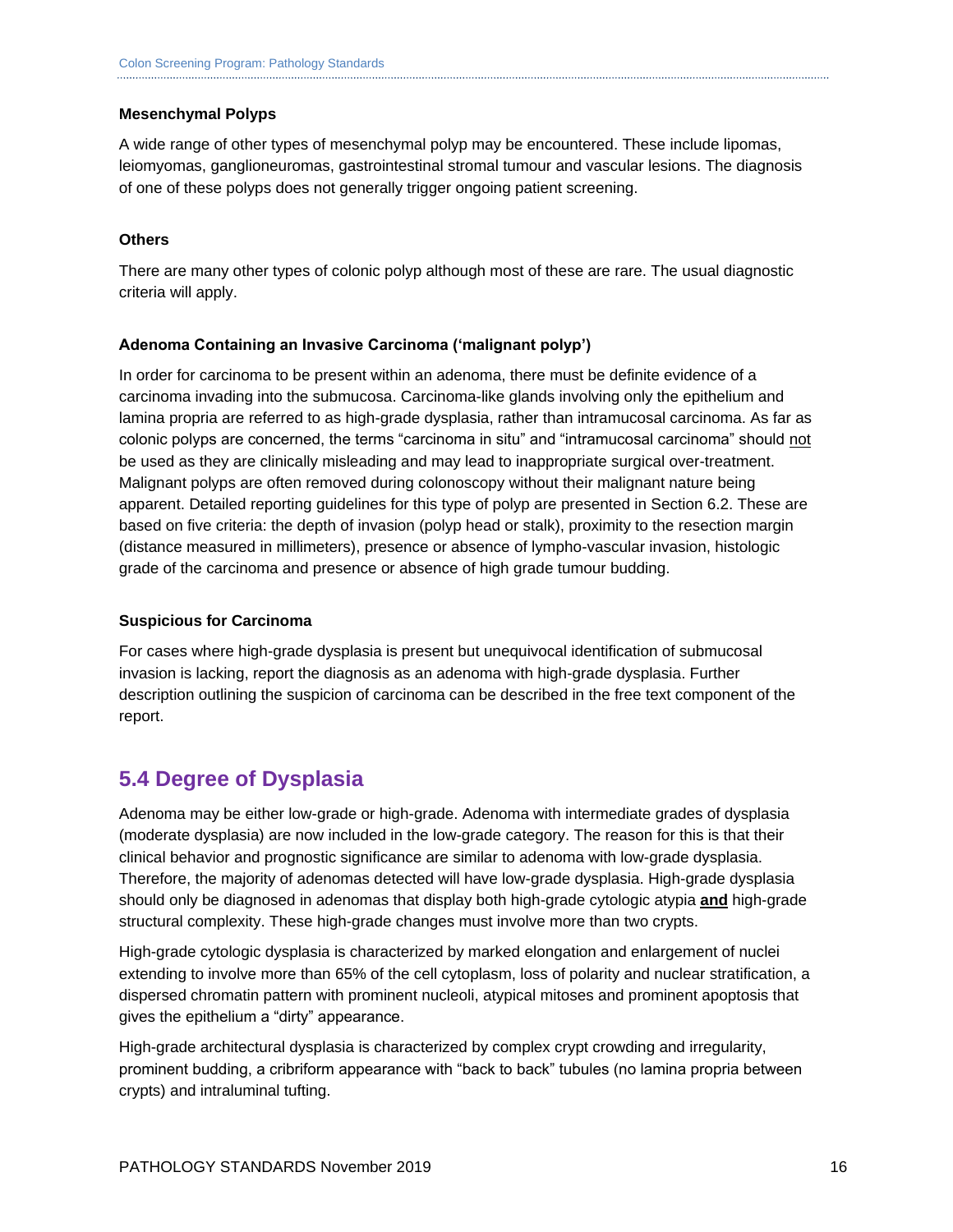It should be recognized that low-grade and high-grade dysplasia are not completely separate entities and that some polyps will be encountered that have features straddling the above descriptions. Architectural high-grade dysplasia is usually obvious on low-power microscopic examination of the slide. Beware of confusing crush artifact with high-grade dysplasia. Crushing by biopsy forceps can produce an artificial apposition of glands as well as induce loss of polarity and nuclear stratification on the surface of an adenoma that otherwise shows only low-grade dysplasia. In cases of diagnostic difficulty, the slides may be referred to the reference centre for consultation.

The National Colorectal Screening Pathology Workshop recommends describing dysplasia as either:

- negative for high grade dysplasia; or,
- positive for high grade dysplasia.

Adenomas with high grade dysplasia are considered high risk and have a shorter (3 year) surveillance interval.

### **5.5 Completeness of Removal**

Completeness of removal of neoplastic polyps especially those polyps defined as advanced adenoma should be reported if this is possible. This is particularly important in cases where a carcinoma is present within the adenoma ("malignant polyp"). However, assessment of incomplete removal is primarily endoscopic rather than pathologic. Reporting of completeness of excision is only required for high grade risk lesions. The default position is that it cannot be assessed.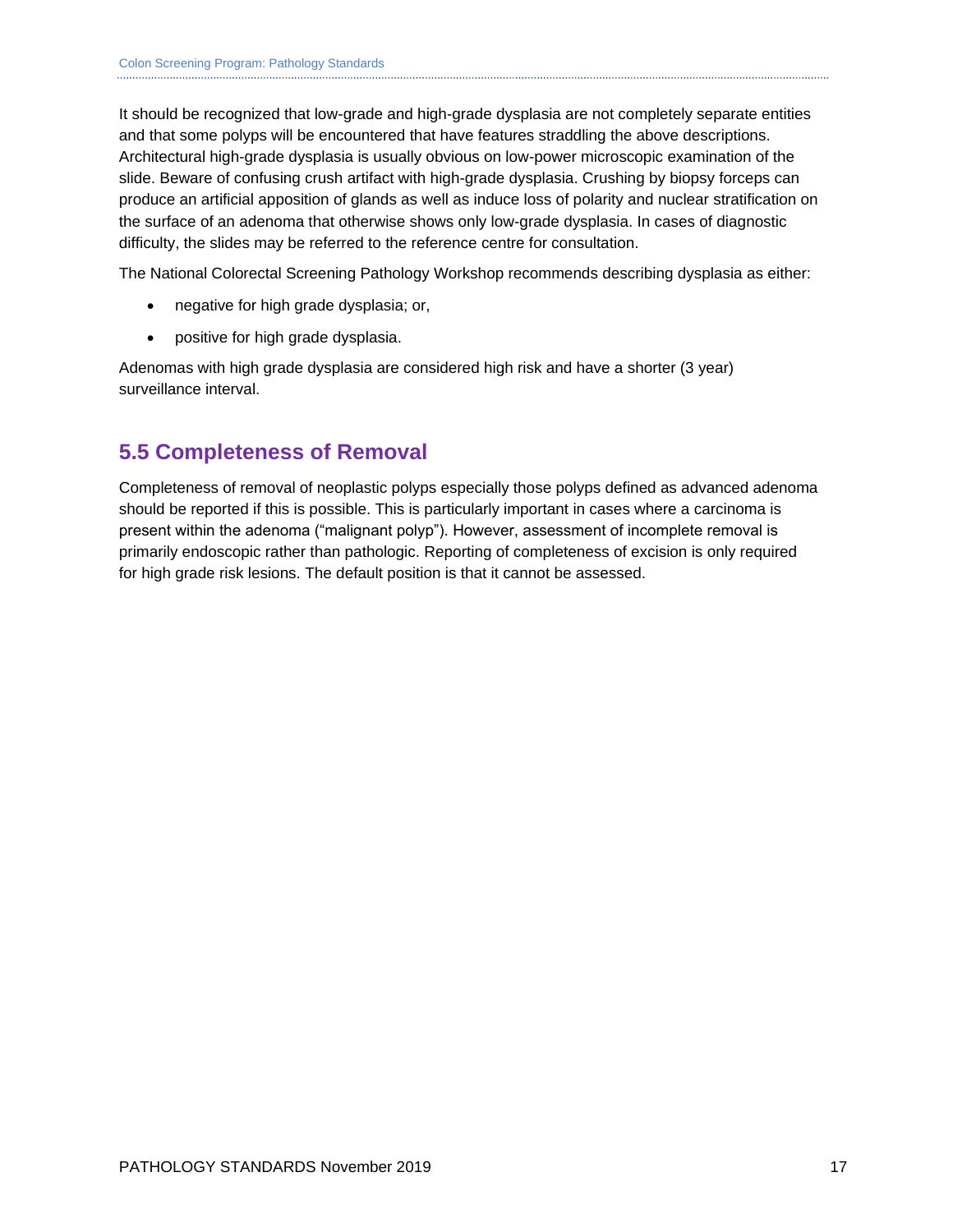### 6. Required Reporting for Colorectal Polyps

### **6.1 Reporting of Colorectal Specimens**

For each specimen, the following (**bolded)** information must be recorded.

**Specimen type and location** (select one of the following):

- Ascending colon Cecum Descending Colon
	-
- 
- Ileum Other/Random Rectum • Sigmoid • Transverse colon
	-

**Diagnosis** (select one of the following classifications from one of the following groups for each submitted specimen)**:**

#### **Adenoma group:**

- 
- 
- 
- 
- Tubular adenoma Tubulovillous adenoma
- Villous adenoma Traditional serrated adenoma
- Mixed polyps Adenoma with misplaced epithelium
- Flat adenoma **CELC SESS** Sessile serrated lesion

#### **Degree of conventional dysplasia:**

For adenomas (except sessile serrated lesion) the phrase "positive for high grade dysplasia" should be used to indicate the presence of high grade dysplasia. The phrase "negative for high grade dysplasia" implies that low grade dysplasia is present. The diagnosis of "low grade dysplasia" can also be used.

For sessile serrated lesion, the phrase "positive for dysplasia" should be used to denote the presence of dysplasia.

Completeness of excision (only required for high-grade lesions or above). The default position is that it cannot be assessed by the pathologist in most instances)

#### **Other polyp group:**

- Hyperplastic polyp Juvenile polyp
- 
- Peutz-Jeghers polyp Mesenchymal polyp
- Lymphoid polyp Other polyp
- 
- Inflammatory polyp Polypoid mucosal prolapse
	-
	-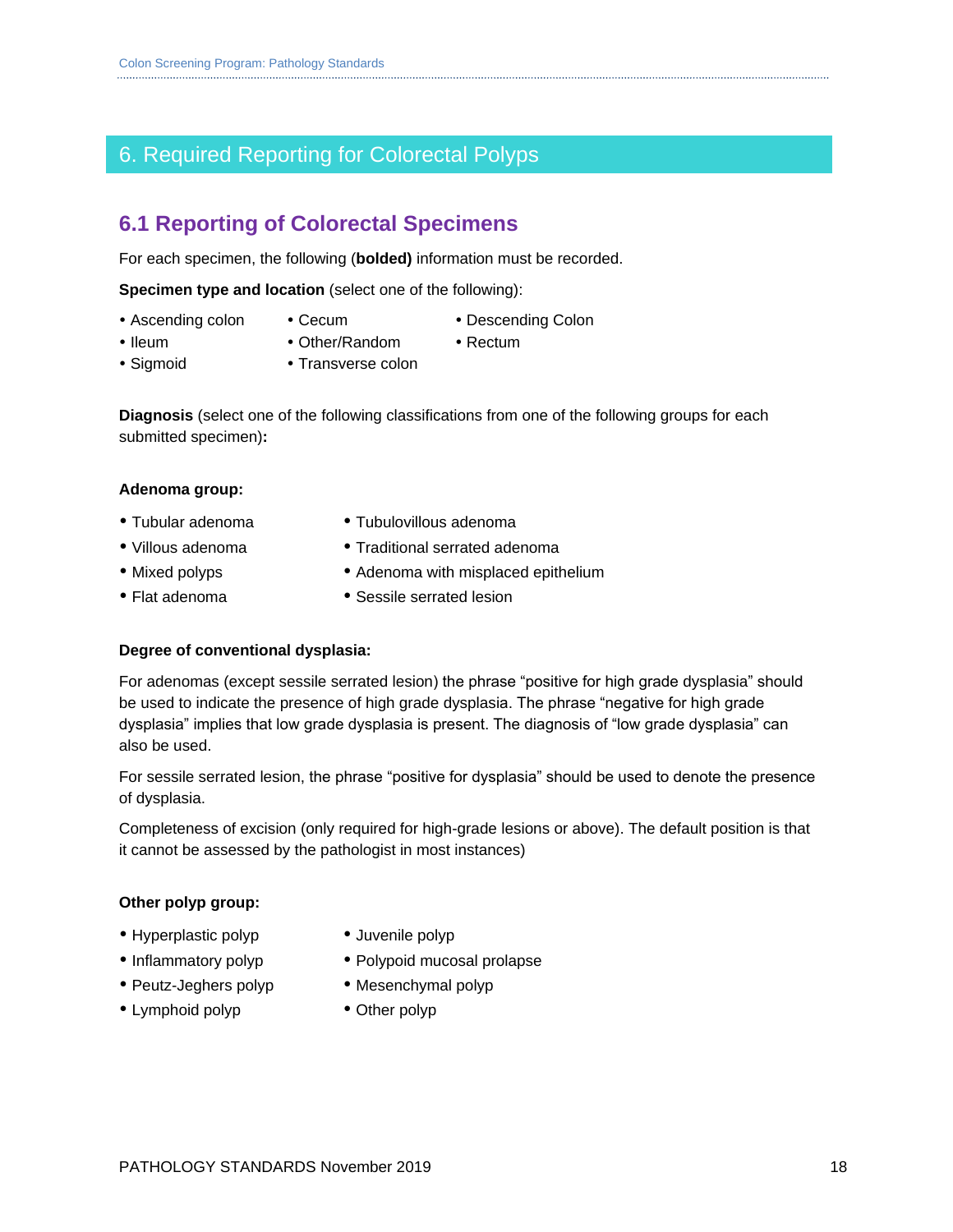#### **Non-polypoid lesion group:**

- Normal mucosa Other type of colitis
	-
- Inflammatory bowel disease Other

#### **Non-diagnostic group:**

• Cauterized tissue • No specimen submitted

#### **Carcinoma Group:**

- Carcinoma within polyp (additional information is required, see Section 6.1 for details)
- Invasive carcinoma (see Section 6.2) Neuroendocrine tumours (use TNM staging)

### **6.2 Carcinoma Within Polyp ('Malignant polyp')**

#### **Mandatory Reporting Elements**

For any polyp with a carcinoma within polyp histologic classification, the following five components must also be provided in the pathology report, in the following order:

- 1. Histologic grade (differentiation) of any amount of invasive component (select one of the following)
	- Well-differentiated
	- Moderately differentiated
	- Poorly differentiated
	- Undifferentiated
- 2. Lymphatic/vascular invasion
	- present absent suspicious
- 3. Distance of carcinoma to (deep) resection margin (select one of the following):

\_ mm • present at deep margin • cannot be assessed

#### 4. High Grade Tumour budding

• present • absent

High grade tumour budding has been shown to be a prognostic indicator of lymph node metastasis in pT1 lesions. Tumour budding has been defined as the presence of single cells or small clusters of less than five cells at the advancing front of the tumour. Numerous studies have shown that high tumor budding in adenocarcinoma arising in polyp is a significant risk factor for nodal involvement, with tumor budding being the most significant factor in some studies.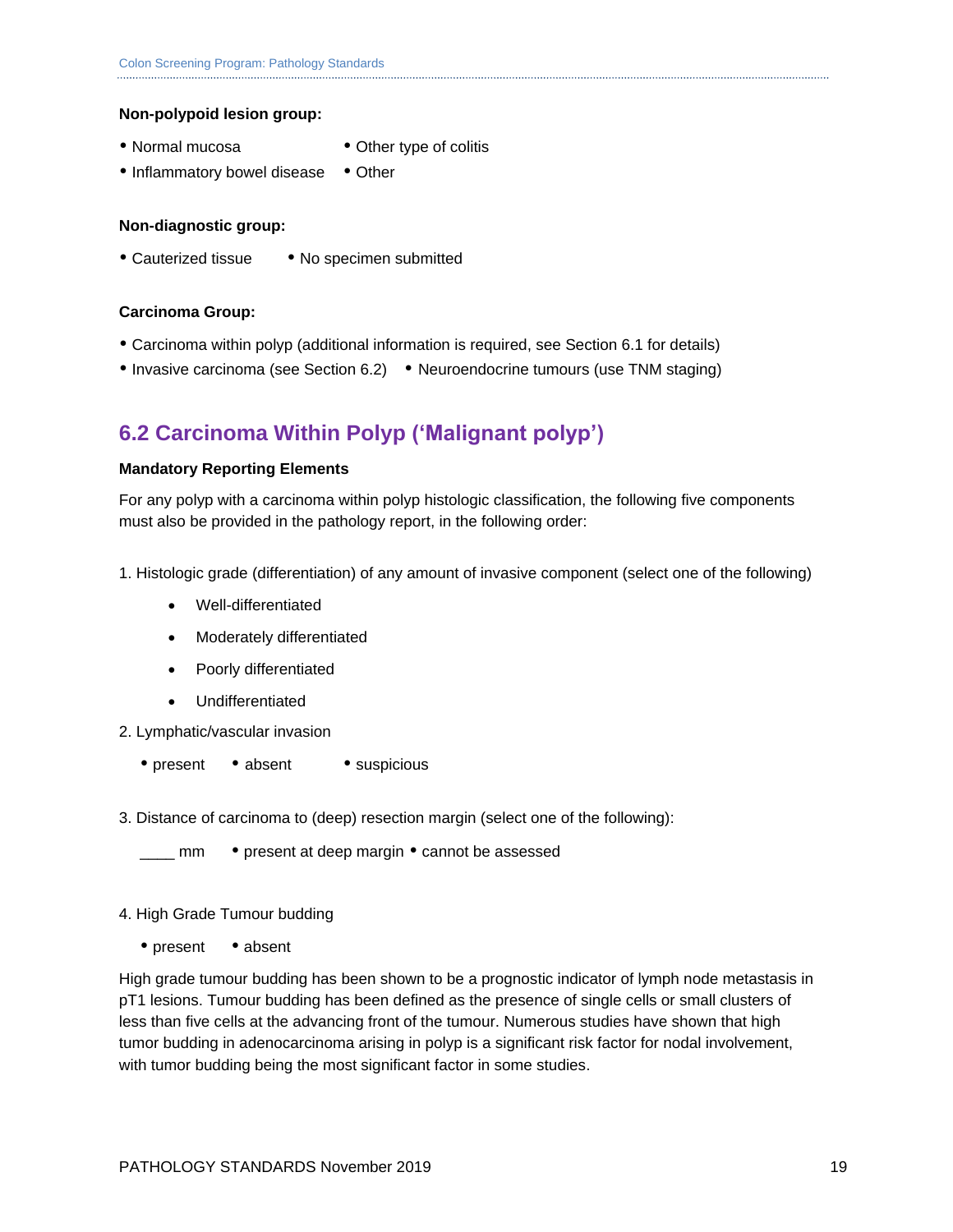An international tumor budding consensus conference (ITBCC) in 2016 recommended the following criteria for evaluating tumor budding: (1) Tumor budding counts should be done on H&E sections. In cases of obscuring factors like inflammation, immunohistochemistry for keratin can be obtained to assess the advancing edge for tumor buds, but the scoring should be done on H&E sections. (2) Tumor budding should be reported by selecting a "hotspot" chosen after review of all available slides with invasive tumor. The total number of buds should be reported in an area measuring 0.785 mm2, which corresponds to 20x field in some microscopes (Objective magnification of 20); otherwise a conversion factor must be applied – see CAP guidelines for Colon Rectum 4.0.1.0 (2017), note F.). (3) Both total number of buds and a three-tier score (based on 0.785 mm2 field area) should be reported: low (0-4 buds), intermediate (5-9 buds) and high (10 or more buds).

#### References:

- 1)Bosch SL, Teerenstra S, de Wilt JH, Cunningham C, Nagtegaal ID. Predicting lymph node metastasis in pT1 colorectal cancer: a systematic review of risk factors providing rationale for therapy decisions. Endoscopy. 2013;45(10):827-834.
- 2)Ueno H, Mochizuki H, Hashiguchi Y, et al. Risk factors for an adverse outcome in early invasive colorectal carcinoma. Gastroenterology. 2004 ;127(2):385-394.
- 3)Choi DH, Sohn DK, Chang HJ, Lim SB, Choi HS, Jeong SY. Indications for subsequent surgery after endoscopic resection of submucosally invasive colorectal carcinomas: a prospective cohort study. Dis Colon Rectum. 2009;52(3):438-445.
- 4)Petrelli F, Pezzica E, Cabiddu M, et al. Tumour Budding and Survival in Stage II Colorectal Cancer: a Systematic Review and Pooled Analysis. J Gastrointest Cancer. 2015;46(3):212-218.
- 5)Graham RP, Vierkant RA, Tillmans LS, et al. Tumor budding in colorectal carcinoma: confirmation of prognostic significance and histologic cutoff in a population-based cohort. Am J Surg Pathol. 2015;39(10):1340-1346.
- 6)Koelzer VH, Zlobec I, Lugli A. Tumor budding in colorectal cancer-ready for diagnostic practice? Hum Pathol. 2016;47(1):4-19.
- 7)Lugli A, Kirsch R, Ajioka Y, Bosman F, et al. Recommendations for reporting tumor budding in colorectal cancer based on the International Tumor Budding Consensus Conference (ITBCC) 2016. Mod Pathol. 2017 Sep;30(9):1299-1311.
- 5. Arising within subtype of background polyp
- Tubular adenoma • Tubullovillous adenoma Villous adenoma

#### **Depth/Level of invasion (in mm) within a malignant polyp**

Depth of invasion is a newer independent marker of high risk behavior in malignant polyps but recapitulates the notion of previously recognized increased risk of regional lymph node metastasis in association with the depth of submucosal invasion (e.g. Haggitt levels). Depth of submucosal invasion of greater than 1 mm is an independent marker for the risk of regional lymph node metastasis. Despite this, the assessment of depth of invasion can be challenging in day-to-day surgical practice and not very lesion is amenable to this assessment. Below is a diagram to help guide the assessment of Depth of invasion.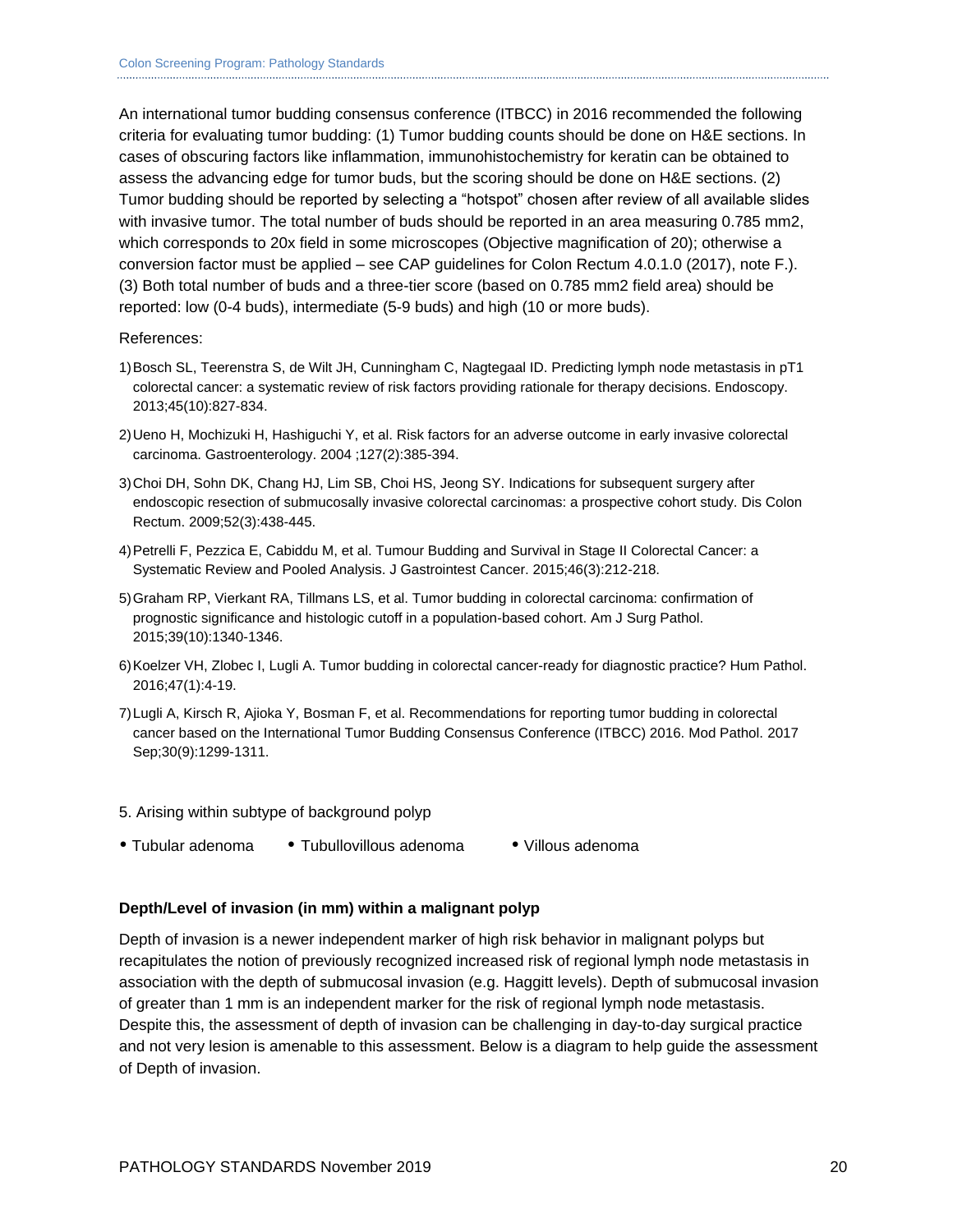

Kawachi H, et al. Mod Pathol. 2015 Jun;28(6):872-9.

Given the variability in applying this criterion the Colon Screening Program recommends capturing this information in every report with a malignant polyp but recognizes that it may not be applicable in every lesion given either the orientation or overall size of the tissue fragment.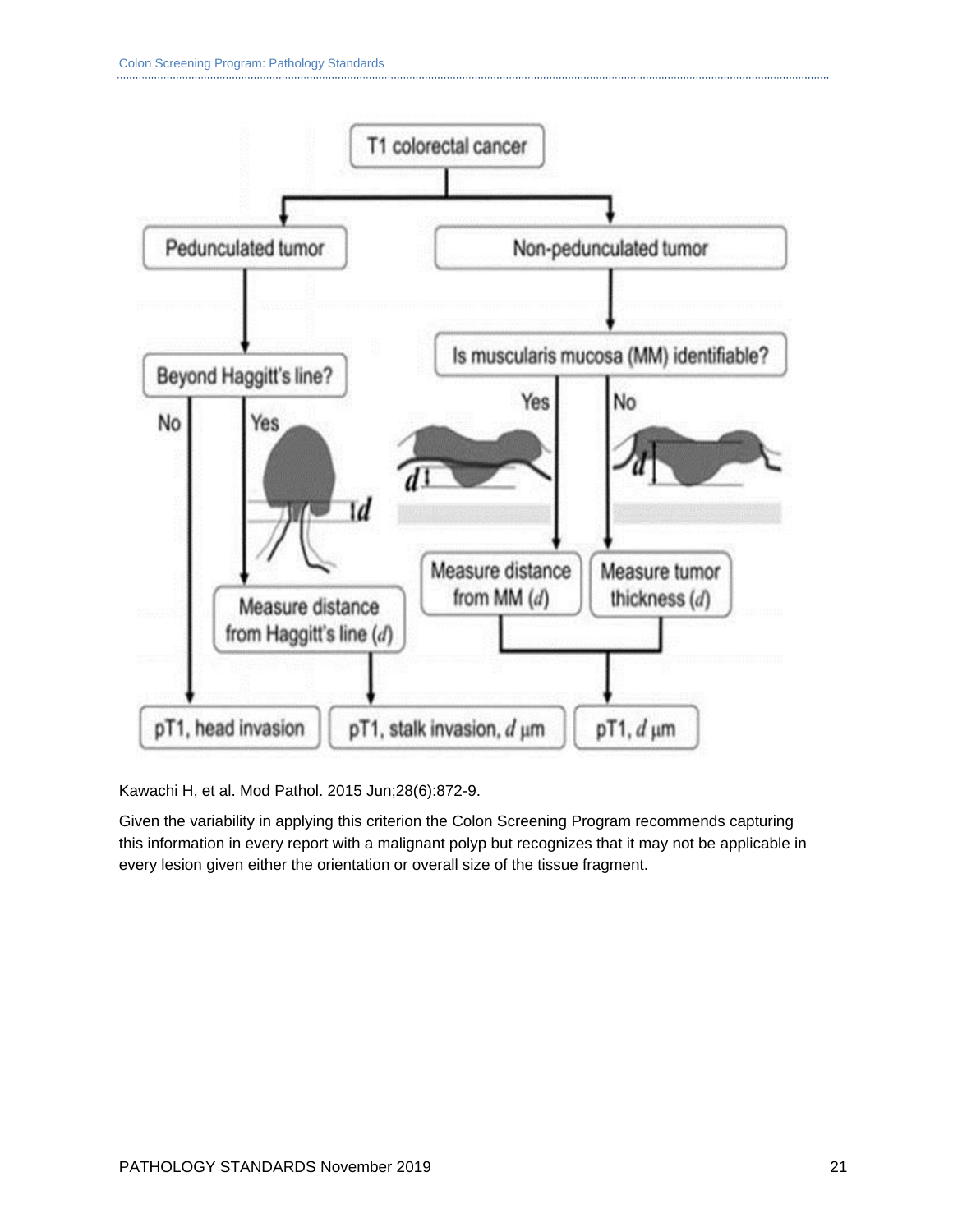### **6.3 Medical Record Retention**

The facility completing the pathology reporting is the primary record holder for documentation pertaining to pathology. Each facility follows internal policies with respect to record retention and documentation. The Colon Screening Program is a secondary user of the forms and records that are completed for program participants. Patients and providers requesting copies of their screening record will be directed to obtain copies from the facility where the interaction occurred.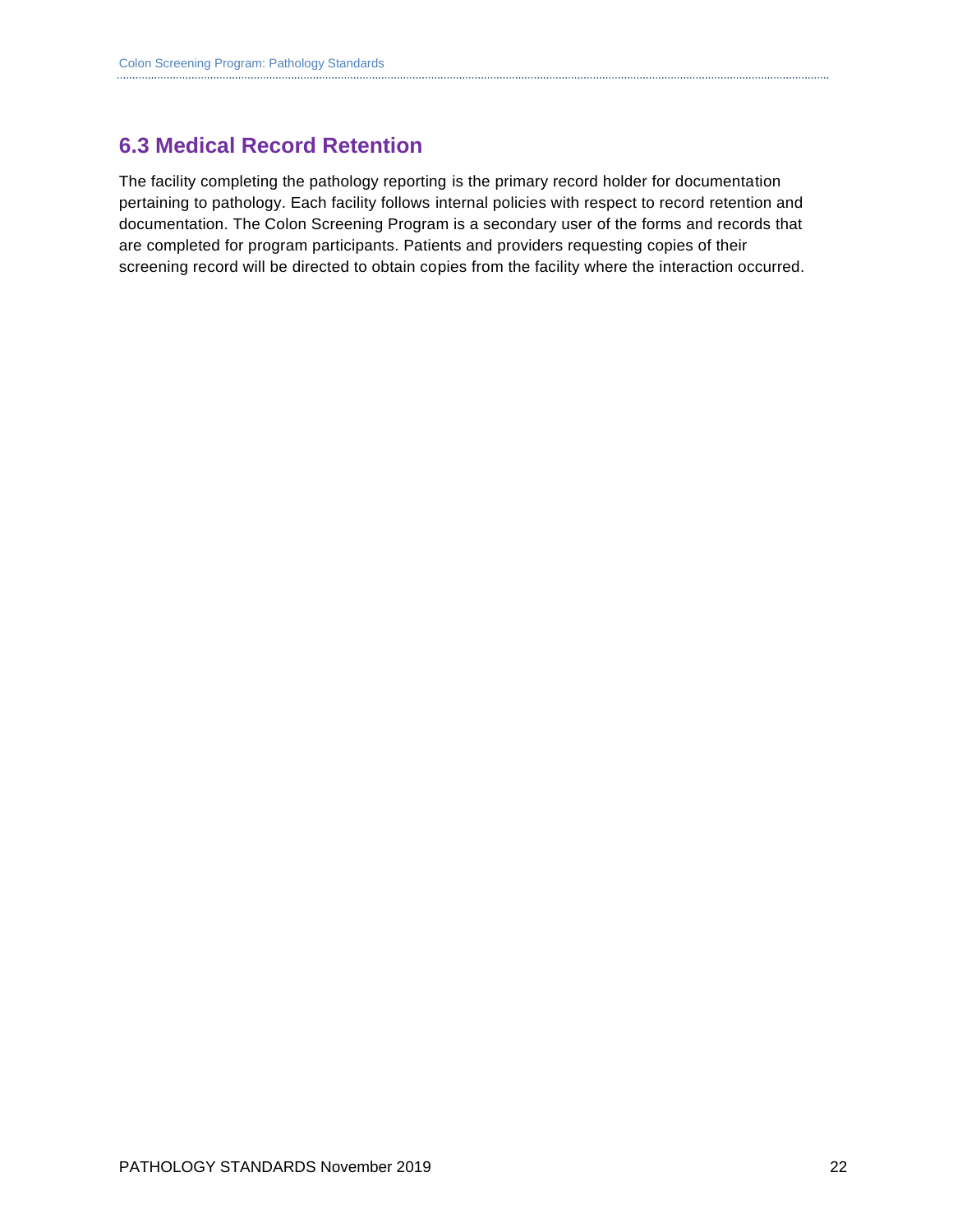### 7. Pathology Review

### **7.1 Pathology Review by the Health Authority**

It is expected that pathology review for the purposes of quality assurance is undertaken by the Health Authority on a random sampling of cases as well as specific difficult diagnoses. It is recommended that this be performed externally and include assessment of diagnosis accuracy as well as completeness of the pathology report (see section 6. Required Reporting for Colorectal Polyps).

### **7.2 Pathology Review by the Colon Screening Program**

Annual pathology quality reports will be generated and distributed to pathologists participating in the Colon Screening Program individually and in aggregate form at a Health Authority and provincial level.

Annual audit of all reports of malignant polyps will be undertaken to assess for compliance with reporting of high-risk features. In addition, other audits may be undertaken based on reviews and recommendations of the Quality Management Committee.

Colon Screening Program pathology data is reviewed regularly by the Colon Screening Program Pathology Lead and will be shared with the pathology representatives from each health authorities as appropriate.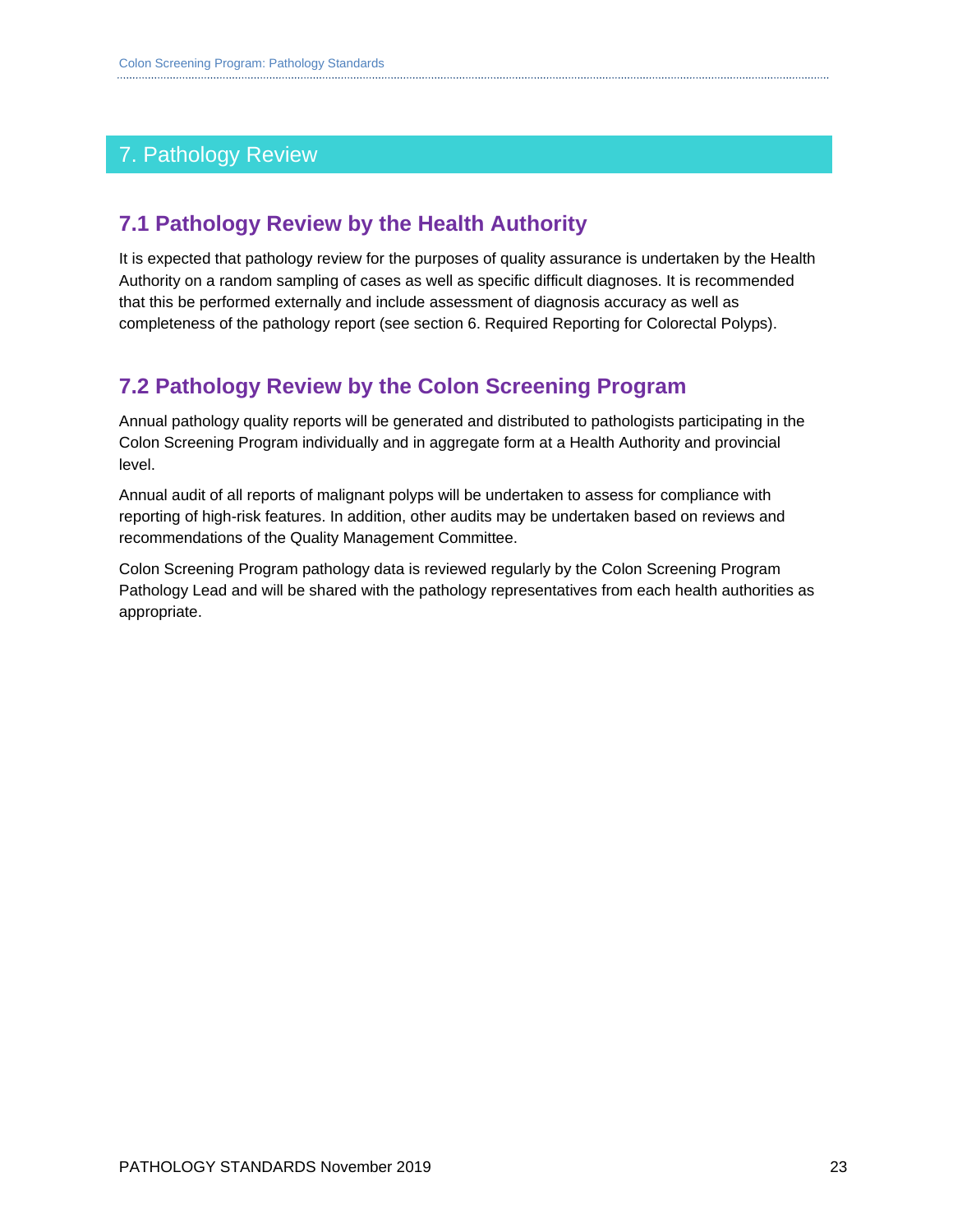## Appendix A – Colonoscopy Reporting Form

| <u>čv</u> h<br><b>COLONOSCOPY</b><br><b>CER</b> SUCH<br><b>REPORTING FORM</b><br>PRESS FIRMLY TO ENSURE LEGIBILITY FOR MULTIPLE COPIES<br>FAX TOP COPY TO COLON SCREENING PROGRAM: 1 (604) 297 9340             |                                                                                               |                          |                                                                          |    |                                                                                                                                                                                                                                                                                                                   |                                                                                                                                                                                                                                                                                                                                                                                                                                                 |                                                                                                                                                                   |                                                                      |                                  |                                | DO NOT PLACE LABEL ABOVE LINE  |                                  |                             |                                  |                 |
|-----------------------------------------------------------------------------------------------------------------------------------------------------------------------------------------------------------------|-----------------------------------------------------------------------------------------------|--------------------------|--------------------------------------------------------------------------|----|-------------------------------------------------------------------------------------------------------------------------------------------------------------------------------------------------------------------------------------------------------------------------------------------------------------------|-------------------------------------------------------------------------------------------------------------------------------------------------------------------------------------------------------------------------------------------------------------------------------------------------------------------------------------------------------------------------------------------------------------------------------------------------|-------------------------------------------------------------------------------------------------------------------------------------------------------------------|----------------------------------------------------------------------|----------------------------------|--------------------------------|--------------------------------|----------------------------------|-----------------------------|----------------------------------|-----------------|
|                                                                                                                                                                                                                 |                                                                                               |                          |                                                                          |    |                                                                                                                                                                                                                                                                                                                   |                                                                                                                                                                                                                                                                                                                                                                                                                                                 |                                                                                                                                                                   | AFFIX CLIENT LABEL HERE                                              |                                  |                                |                                |                                  |                             |                                  |                 |
|                                                                                                                                                                                                                 | GREY SECTIONS TO BE COMPLETED AS REQUIRED                                                     |                          |                                                                          |    |                                                                                                                                                                                                                                                                                                                   |                                                                                                                                                                                                                                                                                                                                                                                                                                                 |                                                                                                                                                                   |                                                                      |                                  |                                |                                |                                  |                             |                                  |                 |
|                                                                                                                                                                                                                 | EXAM DATE (YYYYMMDD)                                                                          |                          |                                                                          |    | START TIME (HRS)                                                                                                                                                                                                                                                                                                  |                                                                                                                                                                                                                                                                                                                                                                                                                                                 |                                                                                                                                                                   | PHN                                                                  |                                  |                                |                                |                                  |                             | DATE OF BIRTH (YYYYMMDD)         |                 |
|                                                                                                                                                                                                                 | <b>FACILITY NAME</b><br>AMENDED DATE (YYYYMMDD)                                               |                          |                                                                          |    |                                                                                                                                                                                                                                                                                                                   |                                                                                                                                                                                                                                                                                                                                                                                                                                                 |                                                                                                                                                                   | <b>PATIENT NAME LAST</b><br><b>PATIENT NAME FIRST</b><br>SEX (M/F/X) |                                  |                                |                                |                                  |                             |                                  |                 |
|                                                                                                                                                                                                                 | COLONOSCOPIST (MSC)                                                                           |                          | COLONOSCOPIST LAST, FIRST                                                |    |                                                                                                                                                                                                                                                                                                                   |                                                                                                                                                                                                                                                                                                                                                                                                                                                 |                                                                                                                                                                   |                                                                      | PRIMARY PROVIDER (MSC)           |                                |                                | PRIMARY PROVIDER LAST, FIRST     |                             |                                  |                 |
|                                                                                                                                                                                                                 | Reason for Colonoscopy (select one):<br>FIT Family History Surveillance Deviation             |                          |                                                                          |    |                                                                                                                                                                                                                                                                                                                   |                                                                                                                                                                                                                                                                                                                                                                                                                                                 |                                                                                                                                                                   |                                                                      | No Show for Colonoscopy          |                                |                                |                                  |                             | Medically unfit day of procedure |                 |
| <b>1. BOWEL PREPARATION</b><br>$\Box$ Good<br>$\Box$ Excellent<br>Fair (adequate to visualize all polyps > 5mm)<br>Poor (inadequate to visualize all polyps > 5mm)<br><b>3. UNPLANNED EVENTS</b><br>$\Box$ None |                                                                                               |                          |                                                                          |    | 2. CECAL INTUBATION (or ileocolonic anastomosis reached)<br>$\Box$ Yes $\rightarrow$ Photo documentation? $\Box$ No $\Box$ Yes<br>$\Box$ No $\Box$ Uncertain $\Box$ Flexible Sigmoidoscopy<br>4. SPECIMENS TAKEN: $\Box$ Yes $\Box$ No $\rightarrow$ WithDRAWAL TIME:<br>(Minutes)<br>5. COMMENTS TO PATHOLOGIST: |                                                                                                                                                                                                                                                                                                                                                                                                                                                 |                                                                                                                                                                   |                                                                      |                                  |                                |                                |                                  |                             |                                  |                 |
| $\Box$ Bleeding                                                                                                                                                                                                 | Perforation<br>Cardiovascular<br>$\Box$ Respiratory                                           |                          | Admit to hospital<br>Reversal agents<br>$\Box$ Death<br>Other (specify): |    |                                                                                                                                                                                                                                                                                                                   |                                                                                                                                                                                                                                                                                                                                                                                                                                                 |                                                                                                                                                                   |                                                                      |                                  |                                |                                |                                  |                             |                                  |                 |
|                                                                                                                                                                                                                 | Specimen<br>Type                                                                              | Location                 | 35                                                                       | 69 | Size(mm)<br>10-19                                                                                                                                                                                                                                                                                                 | > 20                                                                                                                                                                                                                                                                                                                                                                                                                                            | Morphology                                                                                                                                                        | Primary<br>Removal<br>Mode                                           | Submucosal<br>Injection<br>(Y/N) | Plecemeal<br>(Y/N)             | Complete<br>Removal<br>(Y/N/U) | Complete<br>Retrieval<br>(Y/N/U) | Specimen<br>Sent<br>(Y/N/2) | Time                             | <b>Initials</b> |
| Example                                                                                                                                                                                                         | P                                                                                             | т                        |                                                                          | ✓  |                                                                                                                                                                                                                                                                                                                   |                                                                                                                                                                                                                                                                                                                                                                                                                                                 | P                                                                                                                                                                 | НS                                                                   | Y                                | Y                              | Y                              | Y                                | Y                           | 14:00                            | AB              |
| 1/A<br>2/B                                                                                                                                                                                                      |                                                                                               |                          |                                                                          |    |                                                                                                                                                                                                                                                                                                                   |                                                                                                                                                                                                                                                                                                                                                                                                                                                 |                                                                                                                                                                   |                                                                      |                                  |                                |                                |                                  |                             |                                  |                 |
| 3/C                                                                                                                                                                                                             |                                                                                               |                          |                                                                          |    |                                                                                                                                                                                                                                                                                                                   |                                                                                                                                                                                                                                                                                                                                                                                                                                                 |                                                                                                                                                                   |                                                                      |                                  |                                |                                |                                  |                             |                                  |                 |
| 4/D                                                                                                                                                                                                             |                                                                                               |                          |                                                                          |    |                                                                                                                                                                                                                                                                                                                   |                                                                                                                                                                                                                                                                                                                                                                                                                                                 |                                                                                                                                                                   |                                                                      |                                  |                                |                                |                                  |                             |                                  |                 |
| 5/E                                                                                                                                                                                                             |                                                                                               |                          |                                                                          |    |                                                                                                                                                                                                                                                                                                                   |                                                                                                                                                                                                                                                                                                                                                                                                                                                 |                                                                                                                                                                   |                                                                      |                                  |                                |                                |                                  |                             |                                  |                 |
| 6. Additional specimens recorded on Page 2<br>7. Repeat Colonoscopy<br>COMPLETE COLONOSCOPY REPORTING FORM<br>FOR NEXT SCOPE                                                                                    |                                                                                               |                          |                                                                          |    |                                                                                                                                                                                                                                                                                                                   | Morphology<br><b>Removal Mode</b><br><b>Specimen Type</b><br>Location<br>F- not<br>BF - blopsy forceps<br><b>B</b> - bloosies<br>A - ascending colon<br>M - mass<br>CS - cold snare<br>P - polypectomy<br>C - cecum D - descending<br>1 - licum<br>$O$ - other<br>HB = hot biopsy forceps<br>O = other/random<br>P = pedunculated<br>H8 - hot snare<br>Y-yes N-no<br>8 - sessile<br>R - rectum 8 - sigmoid<br>U - uncertain<br>l – bansverse co |                                                                                                                                                                   |                                                                      |                                  |                                |                                |                                  |                             |                                  |                 |
| <b>MD NAME:</b>                                                                                                                                                                                                 |                                                                                               |                          |                                                                          |    | <b>SIGNATURE:</b>                                                                                                                                                                                                                                                                                                 |                                                                                                                                                                                                                                                                                                                                                                                                                                                 |                                                                                                                                                                   |                                                                      |                                  | RN NAME: WELL ARE A RESIDENCE. |                                |                                  | <b>SIGNATURE:</b>           |                                  |                 |
|                                                                                                                                                                                                                 | SEND COPIES OF PATHOLOGY REPORT TO:<br>1. BC Cancer Colon Screening<br>Fax#: 1 (604) 297 9340 |                          |                                                                          | 2. |                                                                                                                                                                                                                                                                                                                   |                                                                                                                                                                                                                                                                                                                                                                                                                                                 | Primary Provider (Name & MSC#)                                                                                                                                    |                                                                      | з.                               | Other (Name & MSC#)            |                                |                                  | Other (Name & MSC#)         |                                  |                 |
|                                                                                                                                                                                                                 |                                                                                               | $No$ $Yes$ $\rightarrow$ |                                                                          |    |                                                                                                                                                                                                                                                                                                                   |                                                                                                                                                                                                                                                                                                                                                                                                                                                 | Specimen tracking required by facility? Number of samples sent to collection area:<br>Number of samples transported to lab:<br>Number of samples received by lab: |                                                                      |                                  |                                |                                | INITIALS DATE:                   |                             |                                  |                 |
|                                                                                                                                                                                                                 |                                                                                               |                          |                                                                          |    |                                                                                                                                                                                                                                                                                                                   |                                                                                                                                                                                                                                                                                                                                                                                                                                                 |                                                                                                                                                                   |                                                                      |                                  |                                |                                |                                  |                             |                                  |                 |
|                                                                                                                                                                                                                 | VERSION: AUGUST 2019                                                                          |                          |                                                                          |    |                                                                                                                                                                                                                                                                                                                   |                                                                                                                                                                                                                                                                                                                                                                                                                                                 |                                                                                                                                                                   |                                                                      |                                  |                                |                                |                                  |                             |                                  | 20210           |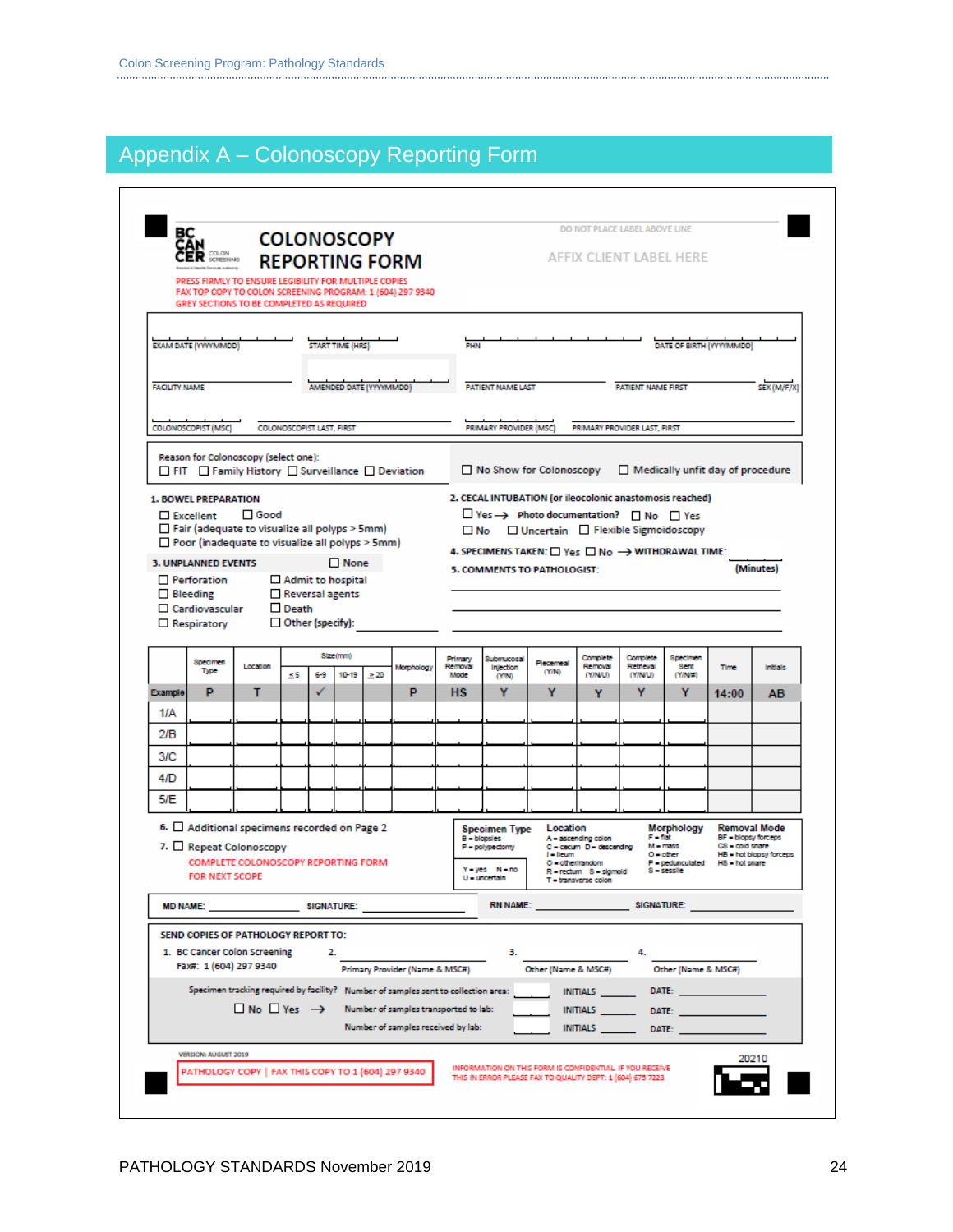### Appendix B – Protocol for Handling a Polyp Specimen

Examine the specimen promptly. The specimen is typically received in 10% buffered formalin. If unfixed, add fixative and leave overnight to fix. Small polyps can be fixed intact. Sessile lesions can be pinned out on a thin paper board or on any suitable smooth surface before fixing.

- 1. Check and dictate the patient's name on the specimen container, matching with the name on the requisition form.
- 2. Dictate the time stamp when the specimen was taken. If there is no time stamp on the container, this should be noted.
- 3. Dictate clinical details recorded on the request form.
- 4. Dictate the site of the specimen, type of the endoscopic procedure, biopsy, or a excision of polyp and any description of the specimen as labeled on the specimen container.
- 5. Count and dictate number of pieces of tissue in each container.
- 6. Measure the size of the specimen in mm.
- 7. Examine the specimen to determine if it is a biopsy tissue fragment; polypoid; or sessile, and describe it.
- 8. If the specimen is a small fragment or polypoid but less than 5 mm and without stalk, submit in toto without dissection.
- 9. If the specimen is polypoid and larger than 5 mm but smaller than 10 mm, ink the biopsy margin or base of the stalk and then bisect the polyp at right-angles the biopsy margin or stalk. Embed the section on cut surface
- 10. If the specimen is polypoid and larger than 10 mm and with a stalk, ink the base of the stalk and then section the specimen at right-angles to the inked margin with 3 mm slices and leave the central section containing the intact stalk. Embed all sections on cut surface and submit sequentially in cassettes for histology.
- 11. If the specimen is sessile, ink the base of the biopsy/resection and section the specimen at rightangles through the base of the specimen with 3 mm sequential slices. Embed the tissue on the cut surface and submit sequentially in cassettes for histology.
- 12. All of the tissue within the container, including the fragmented pieces should be submitted for histology.
- 13. If the specimen is large or "complicated", the attending pathologist should be consulted prior to processing.
- 14. At least two H&E sections should be routinely cut on each embedded tissue block. Additional (deeper) sections may be required for polyps containing pseudoinvasion or invasive carcinoma ("malignant polyp").
- 15. When embedding histological sections, orientate the tissue (polyp) or tissue fragments like other GI biopsy specimens prior to cutting.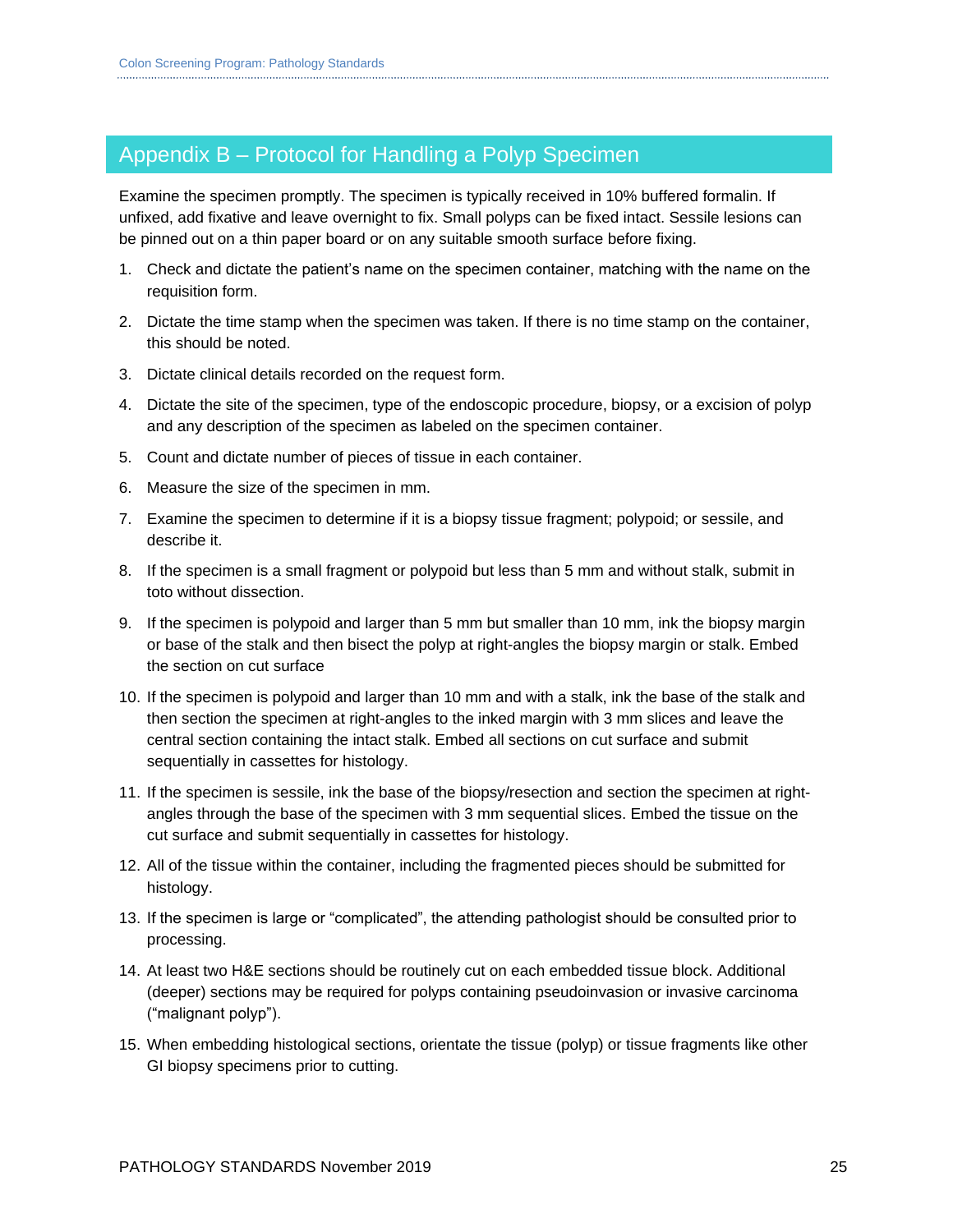### Appendix C – Sample Pathology Report

Patient Identifiers:

#### **Specimens Received**

- A. Colon, Sigmoid, Biopsies
- B. Colon, Cecum, Biopsies
- C. Colon, Ascending, Polyp
- D. Colon, Rectum, Biopsies
- E. Colon, Transverse, Biopsies
- F. Colon, Transverse, Biopsies

#### **Gross Description**

This description should follow the usual convention of the facility's pathology report.

#### **Histologic Classification**

This should follow the standard format of:

Specimen location and type/identification: Diagnosis

For example:

#### **A. Sigmoid biopsies:**

Tubular adenoma, negative for high grade dysplasia (or showing low grade dysplasia)

#### **B. Cecal biopsies:**

Sessile serrated lesion, negative for dysplasia

#### **C. Ascending colon polyp:**

Tubulovillous adenoma, positive for high grade dysplasia, fully excised

#### **D. Rectal biopsies:**

• Hyperplastic polyps

#### **E. Transverse colon polypectomy:**

Tubulovillous adenoma, negative for high grade dysplasia (or showing low grade dysplasia)

#### **F. Left Colon Polypectomy**

- Invasive colonic adenocarcinoma, low-grade, arising within a tubular adenoma:
	- -See synoptic report for additional histologic parameters

#### **Comments**

Further description regarding any or all of the specimens submitted. This could relate to a more specific histologic classification or description or could provide further information on the size of the polyp or the reason for not being able to assess the completeness of excision.